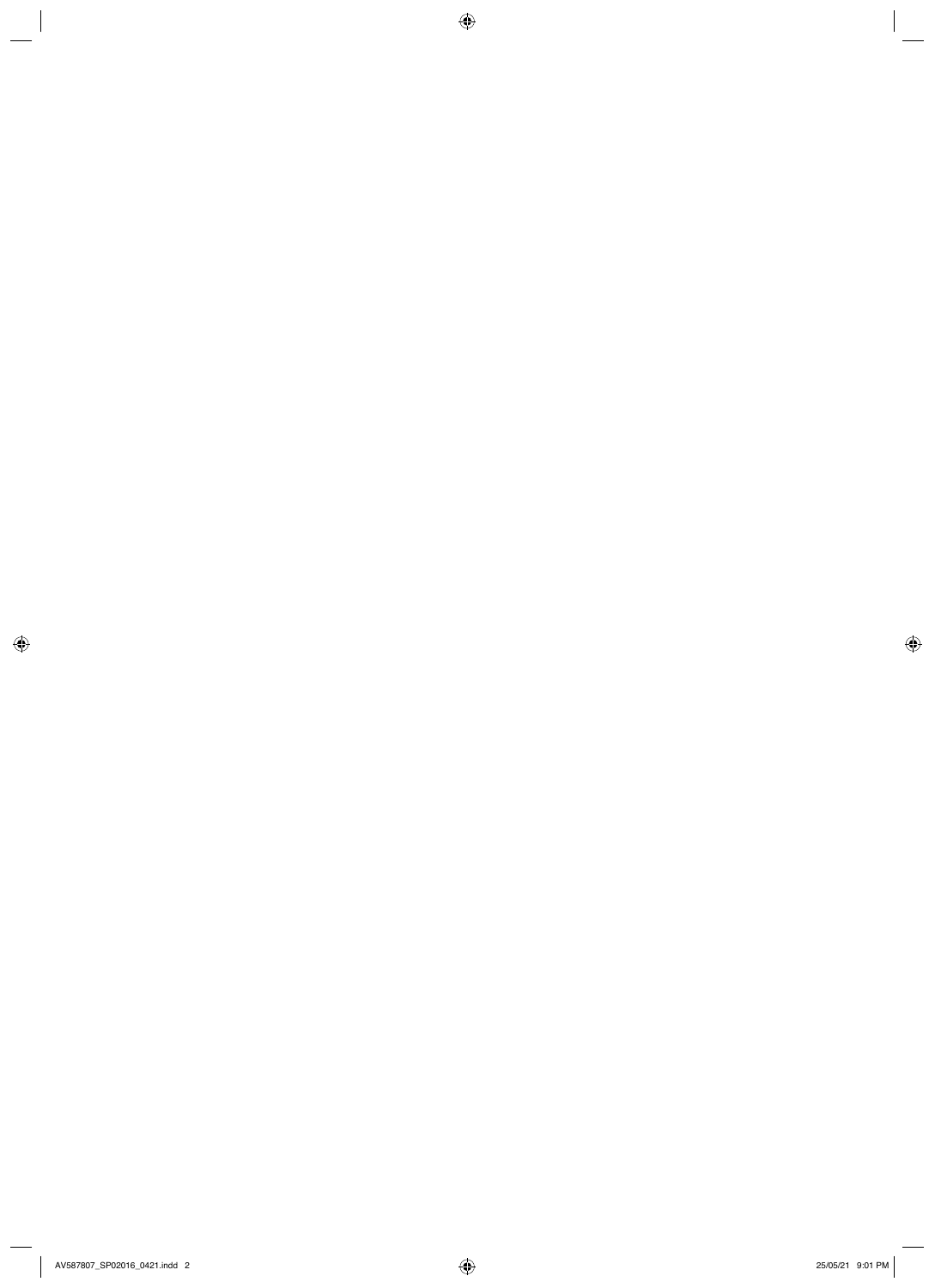# General plan conditions

# **Scheme registration and set up**

This policy will be subject to the rules of the Aviva Personal Pension Scheme.

The Aviva Personal Pension Scheme is a registered pension scheme under Part 4 of the Finance Act 2004.

The Aviva Personal Pension Scheme is constituted under a trust. The rules of the Scheme are held subject to that trust. The rules and trust may be changed if required or agreed by the appropriate government authority. A copy of the rules and the trust are available on request.

In the event of any inconsistency between the rules and this policy, the rules will be overriding.

In the policy, 'we', 'us' or 'our' are used to mean Aviva Life & Pensions UK Limited.

# **Law, currency and place of payment**

This policy is issued in England under the laws of England.

All payments to us or by us will be in the United Kingdom in the currency of the United Kingdom.

# **No Third Party Rights**

This policy does not confer any rights on any person or body other than the parties to the contract. No other person or body shall have any rights pursuant to the Contracts (Rights of Third Parties) Act 1999 to enforce any terms under this policy. The parties may amend or rescind this policy without reference to, or the consent of, any other person or body.

# **Accurate information**

We rely on the information that you give to us. If any of the information you give us is not true or not complete and this might reasonably have affected our decision to provide you with this policy then we may:

- change the terms of this policy,
- restrict the benefits payable under this policy; or
- cancel this policy and refund the payments paid without interest.

# **Policy changes**

We may change the terms of this policy for any of the following reasons:

- to respond, in a proportionate manner, to changes in the way we administer policies of this type;
- to respond, in a proportionate manner, to changes in technology or general practice in the life and pensions industry;
- to respond, in a proportionate manner, to changes in taxation, the law or interpretation of the law, decisions or recommendations of an Ombudsman, regulator or similar person, or any code of practice with which we intend to comply;
- to correct errors, if it is reasonable to do so.

If we consider any variation of these conditions is to your advantage or is necessary to meet regulatory requirements, we may make the change immediately and tell you at a later date.

We will tell you in writing of any change we consider is to your disadvantage (other than any change necessary to meet regulatory requirements) at least 30 days before the change becomes effective, unless it is not possible for us to do this, in which case we will give you as much notice as we can.

# **Contracting out and Protected Rights**

From 6 April 2012 the Government stopped the ability to contract out for defined contribution schemes. Any funds built up from contracted out payments (known as "protected rights") can now be used in the same way as the rest of the pension fund. However, Aviva still identify these funds separately, and we continue to refer to "protected rights" and "non-protected rights" in this document. "Protected rights" won't apply to you if you take out a plan after 6 April 2012.

# **Potential conflicts of interest**

There may be times when Aviva Plc group companies or our appointed officers have some form of interest in the business being transacted.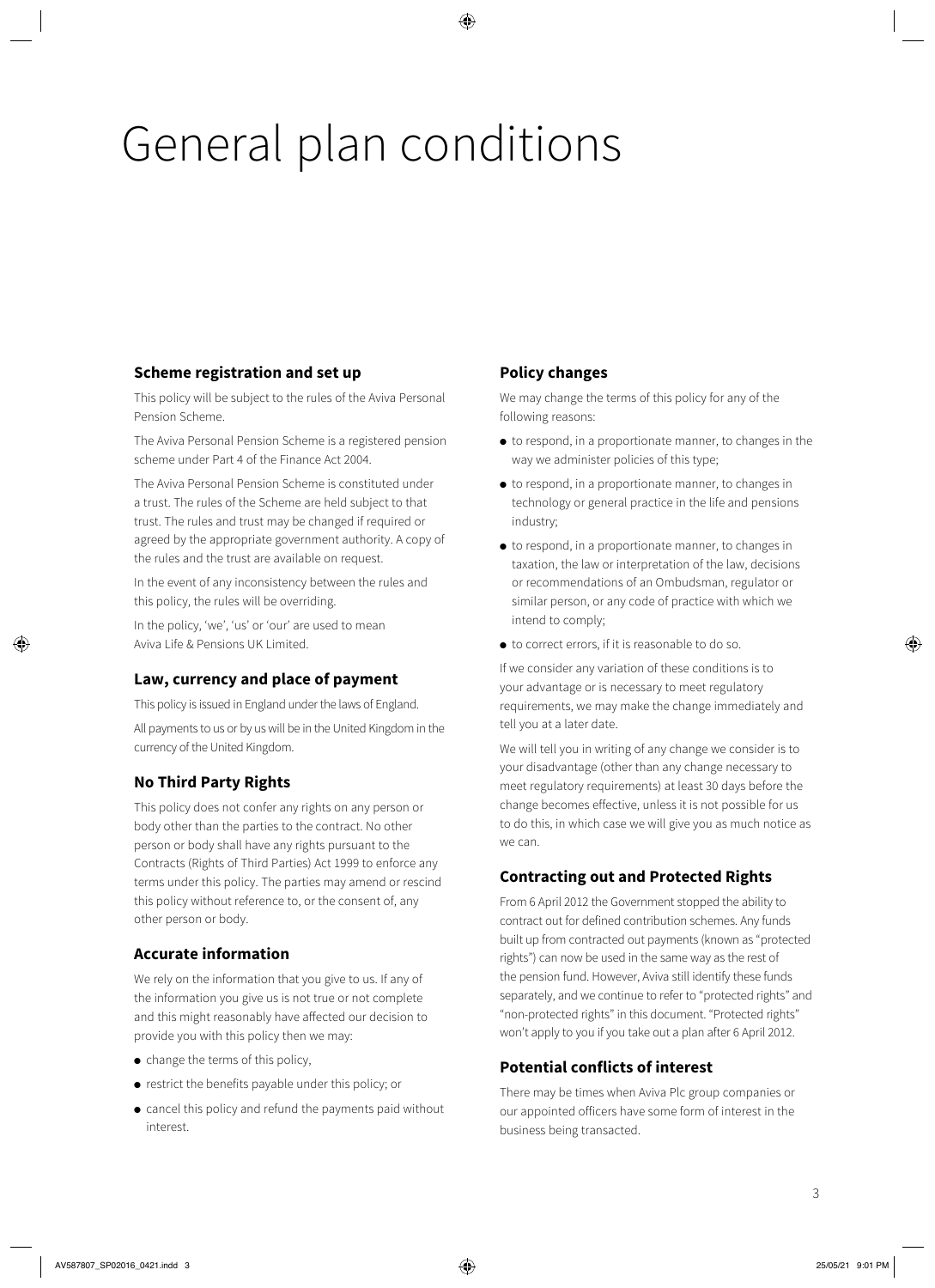# Conditions relating to payments

If this happens or when we become aware that our interests, or those of our officers, conflict with your interests, we'll take all reasonable steps to manage that conflict of interest. We'll do this in a way that treats all customers fairly and in line with proper standards of business.

Further details of our conflicts of interest policy are available on request.

Where, despite all efforts to manage a conflict of interest, the conflict of interest cannot be prevented, we will disclose it to you before you commit to taking out this product or taking any investment action in relation to it.

# **Payments made to this policy**

We accept regular and single payments (including transfer payments).

We will only accept member payments that qualify for tax relief.

Minimum or maximum levels for such payments will apply and we may change these from time to time (details available on request).

The initial regular payment and/or single payment payable under the policy is shown in your plan schedule and is due on the start date.

Further regular payments are payable on the same day in each subsequent month or year as specified in your plan schedule until that same day in the month before your chosen retirement age or, if earlier, your death.

If you don't start this policy with regular payments, then you may start regular payments at any anniversary of the start date or at another time if we permit.

Additional single payments and transfer payments may be paid at any time.

Regular payments can be increased or reduced. Any change can only start from the next date a payment is due. Acceptance of all payments is subject to our minimum payment requirements and the means of payment we will accept at the time the payment is made. However, we will not ask you to increase regular payments if their level has already been agreed by us.

We may refuse or restrict the level of contributions to comply with changes in taxation, the laws of England, or our interpretation of the laws of England. If we restrict contributions, we will tell you at least 30 days before this affects you.

# **Stopping regular payments**

Regular payments can stop at any time.

- If you do not tell us when to restart payments, or if the date you tell us is not within 12 months of the date on which payments stopped, we will not collect any further payments.
- If you tell us the date when you will restart payments and this date is within 12 months of the date on which they stopped, this will be a payment break. Provided payments do restart within 12 months, we will collect future payments at the same level as before unless you tell us otherwise.

Any relevant charges will still be payable even if payments stop.

Payments may restart but they will be subject to our conditions at that time. We will tell you what these conditions are.

# **Eligibility**

You must be resident in the UK and currently have the intention to remain resident in the UK for the duration of the Policy. The UK does not include the Channel Islands, the Isle of Man or Gibraltar.

You must tell us as soon as possible, if you move outside the UK and your main residence is in another territory or if you start working overseas on secondment from your employer. Laws in the territory you become resident or are on secondment in may affect your ability to continue to benefit fully from the features of your Policy. We may need to change, reduce or remove any of your Policy terms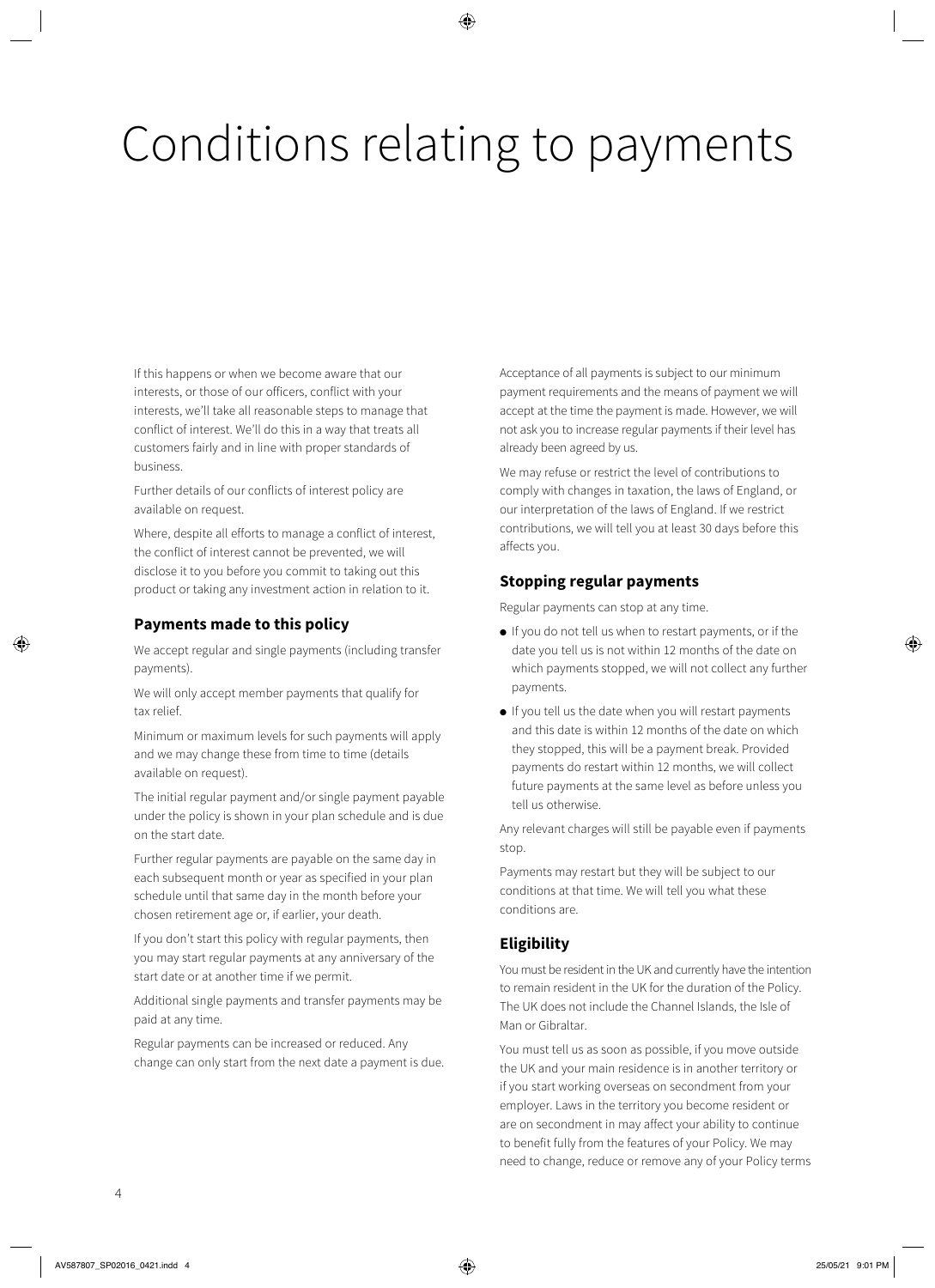and may affect how much and the period over which you can pay into your plan. We'll give you details once you've told us. You should seek your own independent advice to consider your options after you move to another territory.

Regardless of what is set out elsewhere in these terms we will not be obliged to exercise any of our rights and/or comply with any of our obligations under this policy, if to do so would cause, or be reasonably likely to cause, us to breach any law or regulation in any territory.

### **Indexation**

If the indexation option applies then your and/or your employer's payments will increase on the policy anniversary, or the date that regular payments started if different, each year. The increase will be linked to changes in the Index of Average Weekly Earnings (subject to a minimum of 3% and a maximum of 15%).

The new level of payments will be the higher of:

- a. 3% more than the existing level; and
- b. the amount that results if the level of payment just before that policy anniversary is multiplied by the increase in the Index over:
	- i. the last twelve months ending on the last day of the sixth month before that policy anniversary; or
	- ii. any other period of twelve months we agree with you.

The Index of Average Weekly Earnings means the Index published by the Department for Education and Employment, or any other index that we reasonably choose if this Index ceases to exist or is replaced.

Automatic increases in payments will stop if:

- payments stop; or
- you tell us to stop the automatic increases.

### **Transfer payments**

This policy may accept transfer payments from the sources set out in the rules of the Scheme. These may be subject to restrictions required by the appropriate Government authority.

We will confirm the transfer amount we receive to you and tell you how we have dealt with it.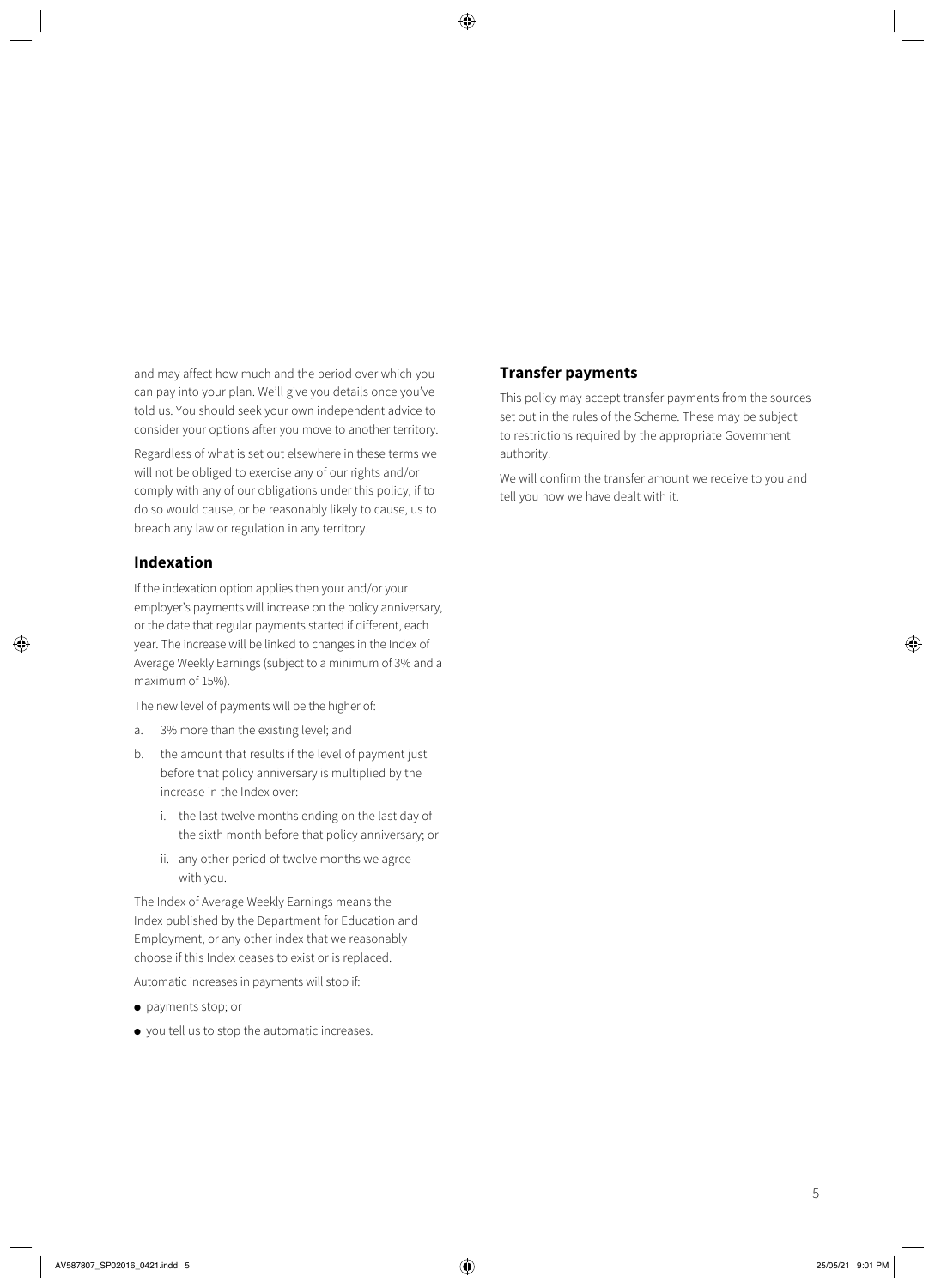# Investments

# **Investing payments**

The investment content of each payment is:

- allocated in accordance with the instructions we currently hold into the appropriate arrangement(s), and
- used to buy units at the unit price in the chosen funds.
- The allocation takes place using the unit price that we:
- next make available depending on the time the request (together with all our reasonable requirements) is received by us. However, we reserve the right to use a later unit price if the use of the unit price we next make available would allow you to use already known market data to your benefit; or
- next make available on the date that payment was due, if later.

All payments received after 6 April 2012 will be invested in the non-protected rights arrangements. There are 999 non-protected rights arrangements and payments will be invested equally across these arrangements.

### **Funds used for this policy**

You can choose from a group of investment linked funds and our With-Profit Fund. The number of funds and the funds themselves you can invest in at any one time may be limited. There may be a minimum and maximum number of units that can be held in any fund at one time.

At all times the assets and units of all funds belong to us. We use them to work out the benefits to be provided by this policy.

We can close or merge any existing funds and can change the number and type of funds available. If this affects this policy, we will tell you. We will tell you at least 30 days in advance, unless external factors beyond our control mean that only a shorter notice period is possible. We will tell you of your options when this occurs.

We can also set up new funds at any time.

#### **Assets**

For each investment linked fund, we decide which assets to include and when to buy and sell them. We do this in line with the fund's investment objectives. Income and gains from these assets are added to the fund. Losses relating to these assets are met from the fund.

We can borrow for the purposes of any investment linked fund and use its assets as security for a loan.

We can also use financial derivatives, such as futures and options, to assist us in effectively running the funds.

#### **Deductions**

We will make the following deductions from each investment fund where we have reasonably incurred or anticipated incurring:

- expenses connected with buying and selling the assets and valuing, owning and maintaining them;
- interest on borrowings;
- taxes, duties, levies and other charges, including our management charges;
- other expenses, taxes, duties, levies or charges which in the opinion of the Actuary should be paid from the fund. (This may include the cost of acquiring, disposing of, maintaining or managing assets of the fund and also other charges on the investment or income of the fund as reasonably determined by us.)

At all times the total deductions will be restricted to ensure the overall charges applicable to this policy will be no more than the maximum permitted by the law.

#### **Unit prices**

Each investment linked fund is divided into units.

The fund manager will value each fund at least once a month.

Each valuation is carried out to fix the unit price of units. The unit price will be rounded to the nearest 0.01 pence.

The value of stock exchange investments will be based on quoted prices. The value of interests in land and buildings will be based on the latest valuations we have. However, we may make reasonable adjustments to take account of:

- changes in the prices of land and buildings since the last valuation in line with professional advice;
- regulatory guidance; and/or
- guidance issued by the Royal Institution of Chartered Surveyors (or another equivalent body).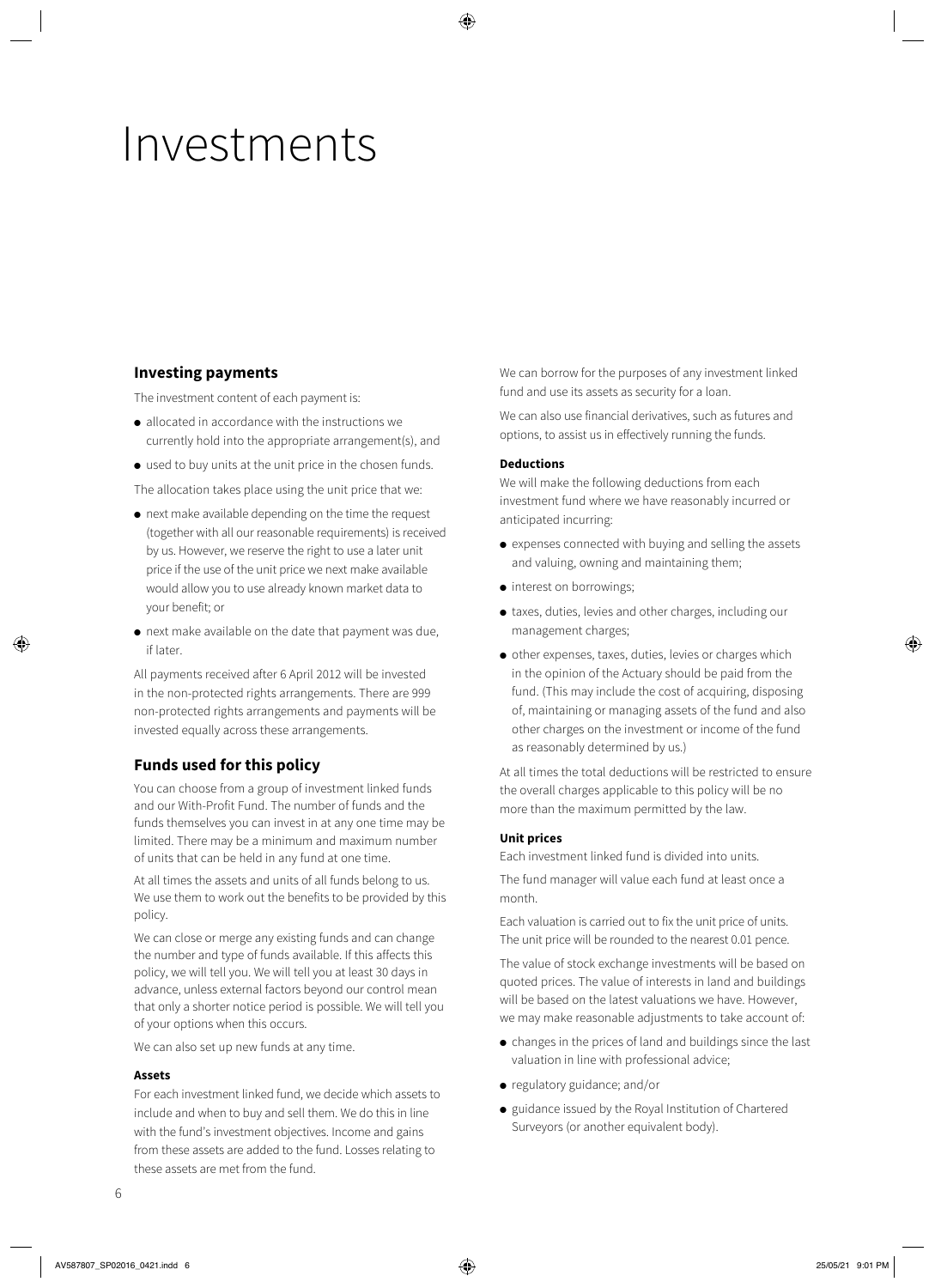The unit price cannot be more than the maximum unit price. This is found by:

- valuing the assets of the fund relating to units of that particular type using the prices at which they could be bought plus the buying costs; and
- dividing this by the number of units of the type in the fund and then rounding to the nearest 0.01 pence.

The unit price cannot be less than the minimum unit price. This is found by:

- valuing the assets of the fund relating to units of that particular type using the prices at which they could be sold less the selling costs; and
- dividing this by the number of units of that type in the fund and then rounding the answer to the nearest 0.01 pence.

### **With-Profit Fund**

By investing in the With-Profit Fund you will share in the profits and losses of the Aviva Life & Pensions UK Limited Old and New With-Profits Sub-Funds. This is achieved through the application of bonuses. Since 1 October 2009, new with-profits policies (excluding stakeholder) have been written into the Aviva Life & Pensions UK Limited New With–Profits Sub-Fund with a proportion equal to 11.75% of the liabilities internally reassured to the Aviva Life & Pensions UK Limited Old With–Profits Sub-Fund.

Further information on how we manage the With-Profit Fund is available in the Principles and Practices of Financial Management for the Aviva Life & Pensions UK Limited Old & New With-Profits Sub-Fund. This can be found on our website at **[aviva.co.uk/ppfm](http://aviva.co.uk/ppfm)**

Each unit in the With-Profit Fund has a unit price, which is normally determined by Aviva on each working day or at least once in every month. Each unit of the same type will have the same unit price. The unit price will increase with the application of regular bonus which is confirmed by Aviva at least once a year.

The unit price will be rounded to the nearest 0.01 pence.

### **Final bonus**

We may pay a final bonus when you withdraw money from the With-Profit Fund. The final bonus is based on the year in which you invested and the point at which you leave the Fund. It may vary with returns earned over the life time of your investment and is not guaranteed. You can find more detailed information about how bonuses are set in the 'Principles and Practices of Financial Management (PPFM) for Aviva Life & Pensions UK Limited Old With-Profits Sub-Fund and New With-Profits Sub-Fund'. We also produce a 'With-Profits Summary' document which which explains the main points about with-profits and our current approach to managing the Old With-Profits Sub-Fund and New With-Profits Sub Fund. Both of these items will be available on request and are available on our website **[\(aviva.co.uk/ppfm](http://www.aviva.co.uk/ppfm))** for as long as they are maintained.

### **Market Value Reduction**

A market value reduction is a way of protecting investors during periods when investment returns are below the level we would normally expect or following a large or sustained fall in the stock market. We apply a market value reduction to make sure all investors receive their fair share of the returns earned over the period of their investment.

We will give you written notice if a market value reduction is to be applied. Where you have been notified that a market value reduction is to be applied, you may ask us not to proceed with the cancellation unless you will have attained the maximum age you can take retirement benefits in line with the Scheme rules.

We may apply a market value reduction when units are cancelled from this fund except:

- 1. if benefits are being taken at the original retirement date or at the maximum age you can take retirement benefits in line with the Scheme rules providing:
	- a. the units being cancelled have been held in the With-Profit Fund for a continuous period of at least 5 years; or
	- b. the units being cancelled relate to continued regular payments at the rate in force 5 years before your chosen retirement age; or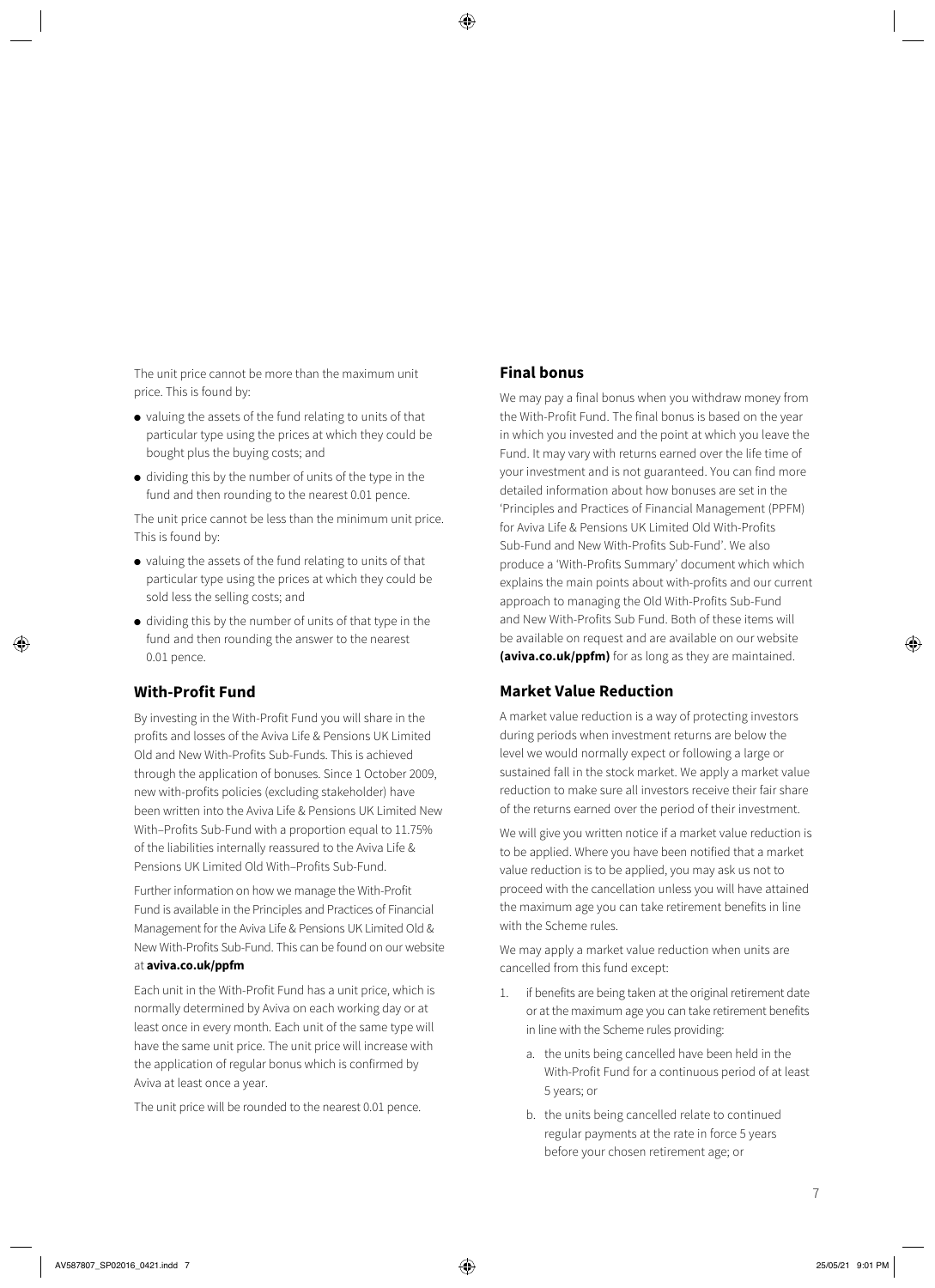- c. the units being cancelled relate to increases in the regular payments referred to in b. above, that are due to automatic increases, either in line with increases previously agreed by us, or due to a change in earnings where regular payments are based on a percentage of earnings;
- 2. because of your death;
- 3. to pay for charges.

It should therefore be noted that a market value reduction can still apply at the original retirement date.

Further details about:

- how we increase the price of the with-profits units;
- how this price relates to the underlying performance of the investments we hold under the fund;
- when and in what circumstances we will increase their cash value by applying final bonuses,

are currently available in the 'With-Profits Summary' and 'Principles and Practices of Financial Management (PPFM) for Aviva Life & Pensions UK Limited Old With-Profits Sub-Fund and New With-Profits Sub-Fund'.

### **Changing investment funds**

Throughout the term of this policy you can change the investment funds in which your payments are invested and tell us to redirect future payments into new funds.

By writing to us, you can request that different types of payments are invested in different funds. Your choice may be limited. Any request you make to switch between funds will apply equally to all arrangements of the same payment type.

Once we have received your request, units are switched by cancelling enough existing units to raise the cash value you requested. This cash value will be used to allocate units at the selling price in the other fund(s) you have chosen.

The cash value raised when units in the With-Profit Fund are cancelled may make an allowance for final bonuses and/or any market value reduction where applicable.

There is no charge for changing the investment funds in which your payments are invested, but we reserve the right to limit the number of changes you can make each year.

## **Phased Switching**

Phased switching is an investment approach that automatically switches your investment(s) as you get closer to your chosen retirement age.

This option can apply if there are more than five years to your retirement date.

#### **Start of phased switching**

Units will be switched from each of the investment funds chosen to the fund(s) shown in the Policy features. Switching will start from five years before the original or chosen retirement date, if different.

Switching will apply equally to all arrangements with the same original or chosen retirement date, if different.

If the retirement dates are different for any non-protected and protected rights payments, phased switching will operate separately for the non-protected and protected benefits.

Future payments will not be automatically redirected when phased switching starts.

#### **Switching units**

The number of units to be switched from the chosen fund(s) will be calculated each month as the number of units in a fund divided by the number of calendar months remaining to your chosen retirement age.

The calculation will:

- include any units that have been allocated in that fund for further payments;
- exclude any units cancelled to pay charges.

Units will be switched by cancelling units in the existing fund(s), and using the cash value obtained, to allocate units in the new fund(s). The cash value raised when units in the With-Profit Fund are cancelled may make an allowance for final bonuses and/or any market value reduction where applicable.

Both the cancellation and allocation of units will take place using the unit price that we next make available on:

- the same day of each month as your chosen retirement age, if different; or
- if no unit prices are available for that day, on the next day that prices are available.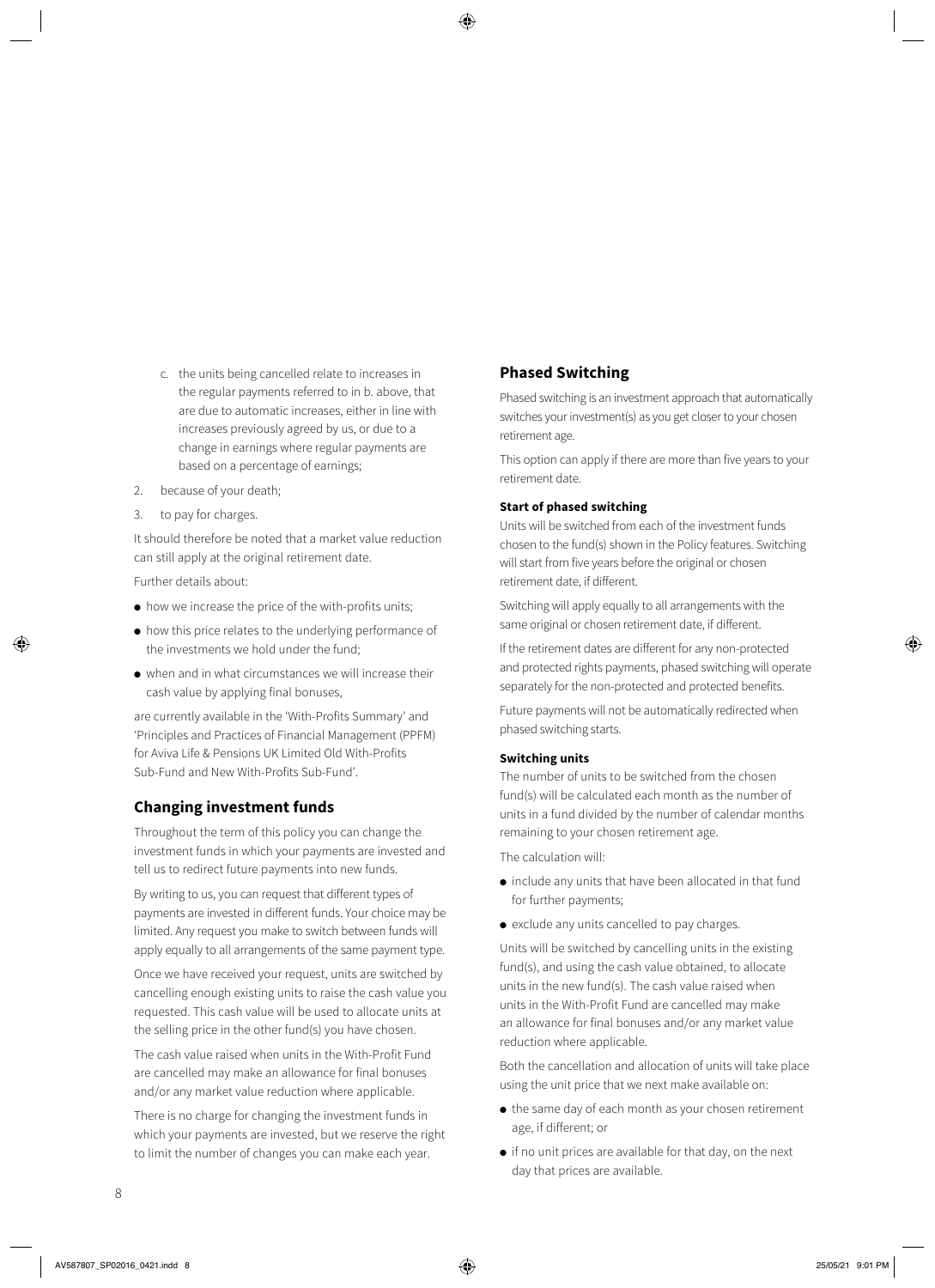The number of calendar months to your chosen retirement age, if different, will not be more than 60.

#### **Changing your chosen retirement age**

If, when we start to switch units, we agree a different date from which retirement benefits will be paid and there are less than 60 calendar months to that date, the automatic switching of units will stop.

If, when we start to switch units, we agree a different date from which retirement benefits will be paid and there are more than 60 calendar months to that date, the switching of units will stop. We will write to you before the number of calendar months to the new agreed date reaches 60, to ask if you want Phased Switching to restart.

#### **Stopping Phased Switching**

If you tell us to, we'll stop switching units under this option. You can also change or cancel Phased Switching before we've started to switch units.

#### **When we may change an investment approach**

We may change or remove any investment approach for any of the reasons set out below. This may mean a change to the:

- funds within the investment approach
- mix of funds within the investment approach
- length of the investment approach
- name of the investment approach
- risk profile of the investment approach
- charges that apply in the investment approach

Some of these changes mentioned above may mean the charge and/or risk ratings change. They could go up or down to reflect the charges and/or risk ratings of the new funds and their relative proportions. If any or all the above changes happen, we will make information available about the change. However, we won't write to you before any or all the changes or ask your permission to make any or all the changes. After we make any or all the above changes to the investment approach, we'll tell you about the change as soon as practically possible. This could be up to a year after we make the change.

We reserve the right to make any or all the changes listed in the above bullet points to investment approaches whey there are:

- changes in applicable law, regulation (including guidance issued by an appropriate regulator) industry codes of practice or generally accepted industry practice which affect your investment approach
- changes in how the London Stock Exchange or other relevant investment or regulated markets may work which may impact on the operation of your investment approach
- changes in investment/share dealing administration or other infrastructure facilities, systems or means of communication which impact on the provision and operation of your investment approach
- changes to services relating to your plan supplied to us by third parties which are outside of our control which need additional expenditure by us
- changes in circumstances or the happening of any event which means the investment approach operates in a way which is unfair to you or our other policyholders
- changes resulting from the introduction of new systems, services, and changes in technology
- changes in circumstances or the happening of any event which makes it impossible, impracticable, or economically unviable for us not to make a change to the investment approach. We will only do this so long as any such change is not unfair to you or our other policyholders
- changes needed to amend an error where it is reasonable to do so
- changes required for appropriate governance reasons to implement legislation or regulatory changes or best practice.

And the change or changes are in our opinion reasonably required.

You can change your investment instructions at any time.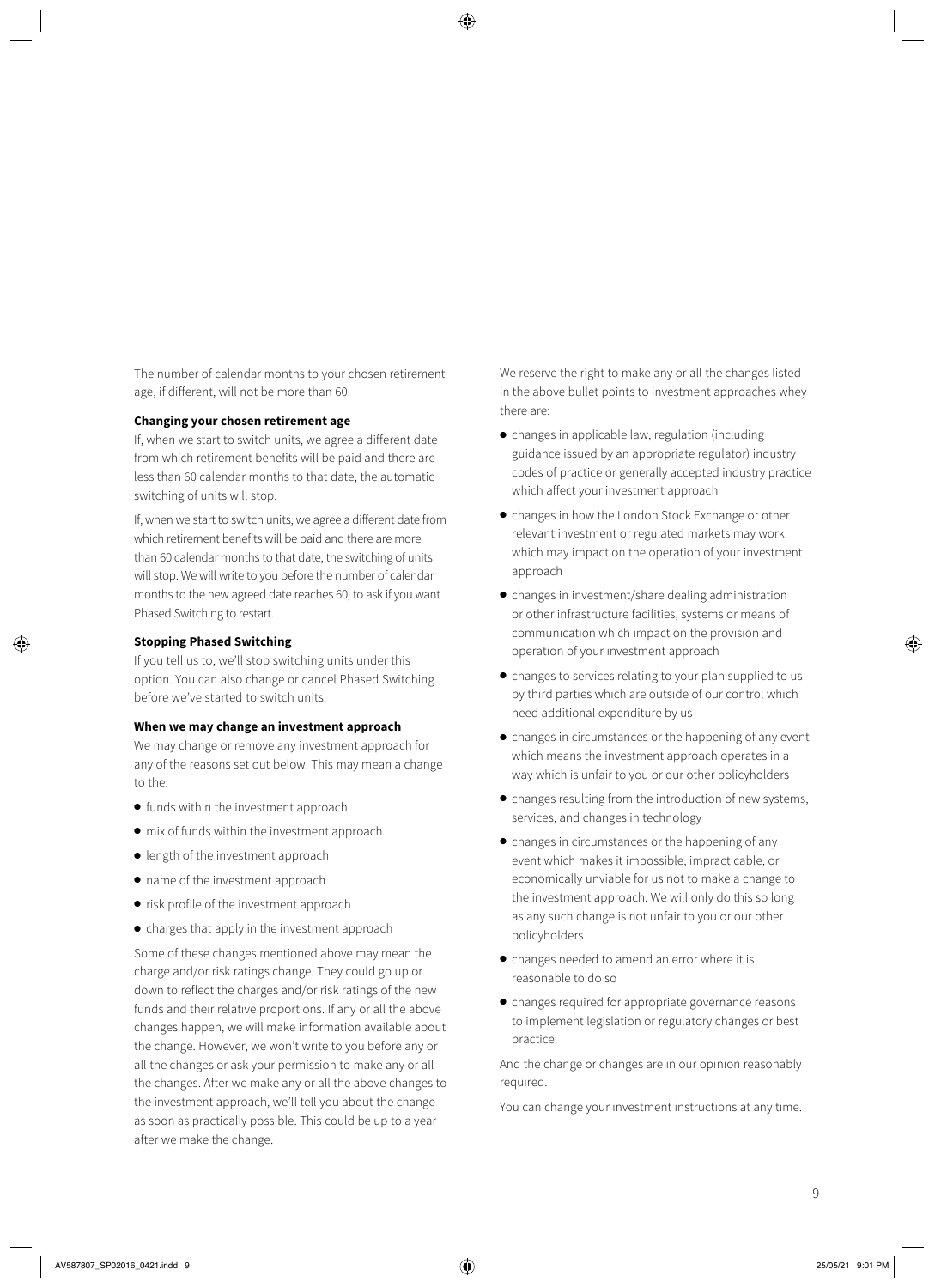# Charges

# **General**

We may vary the charges under this policy for any of the following reasons:

- to reflect, in a proportionate manner, changes in costs relating to taxation, the law or decisions or recommendations of an Ombudsman, regulator or similar person;
- where there are changes in the costs of fund management; or
- to respond, in a proportionate manner, to changes in the costs which we reasonably incur in carrying out the administration of this policy.

We will write to you at least 30 days before the change has any effect on you.

# **Allocation**

The allocation rate(s) that apply to your initial payment(s) is shown on documents that will form part of or attach to your policy.

Allocation rates are applied to payments to define their investment content.

Further single payments or increases to your regular payments could be subject to different allocation rates. You will be informed of the rate applicable when the payment is made.

# **Annual Fund Charge**

The Annual Fund Charge is taken on the same day each month as the start date. It will be applied across all investment funds in which units have been allocated. This charge is made by the cancellation of units.

# **Additional Yearly Charge**

This charge is made by the cancellation of units, it can apply to some of the investment funds available and the amount of the charge is fund specific please refer to your fund guide for further information.

# **Fund Manager Expense Charge**

A fund manager expense charge (FMEC) may apply for some funds. It covers the fund manager's expenses connected with buying, selling, valuing, owning and maintaining the assets and is taken, generally each day, by reducing the unit price for the fund. It will change in the future when the expenses charged to the fund change. The charge depends on your choice of funds.

# **Total Yearly Charge**

The total yearly charge is your annual fund charge, additional yearly charge and fund manager expense charge added together. The overall level of charge will depend on the funds you have selected and the charges associated with these funds.

# **Plan fee**

A plan fee can apply to your policy.

If it applies, we'll collect the plan fee on the same day each month as the start date. We'll do this by cancelling units.

The plan fee will be increased each year linked to changes in the Index of Average Weekly Earnings. The Index of Average Weekly Earnings means the Index published by the Department for Education and Employment, or any other similar index we reasonably choose if this Index ceases to exist or is replaced.

If a plan fee does apply to your policy, we will send you further information to attach to your policy.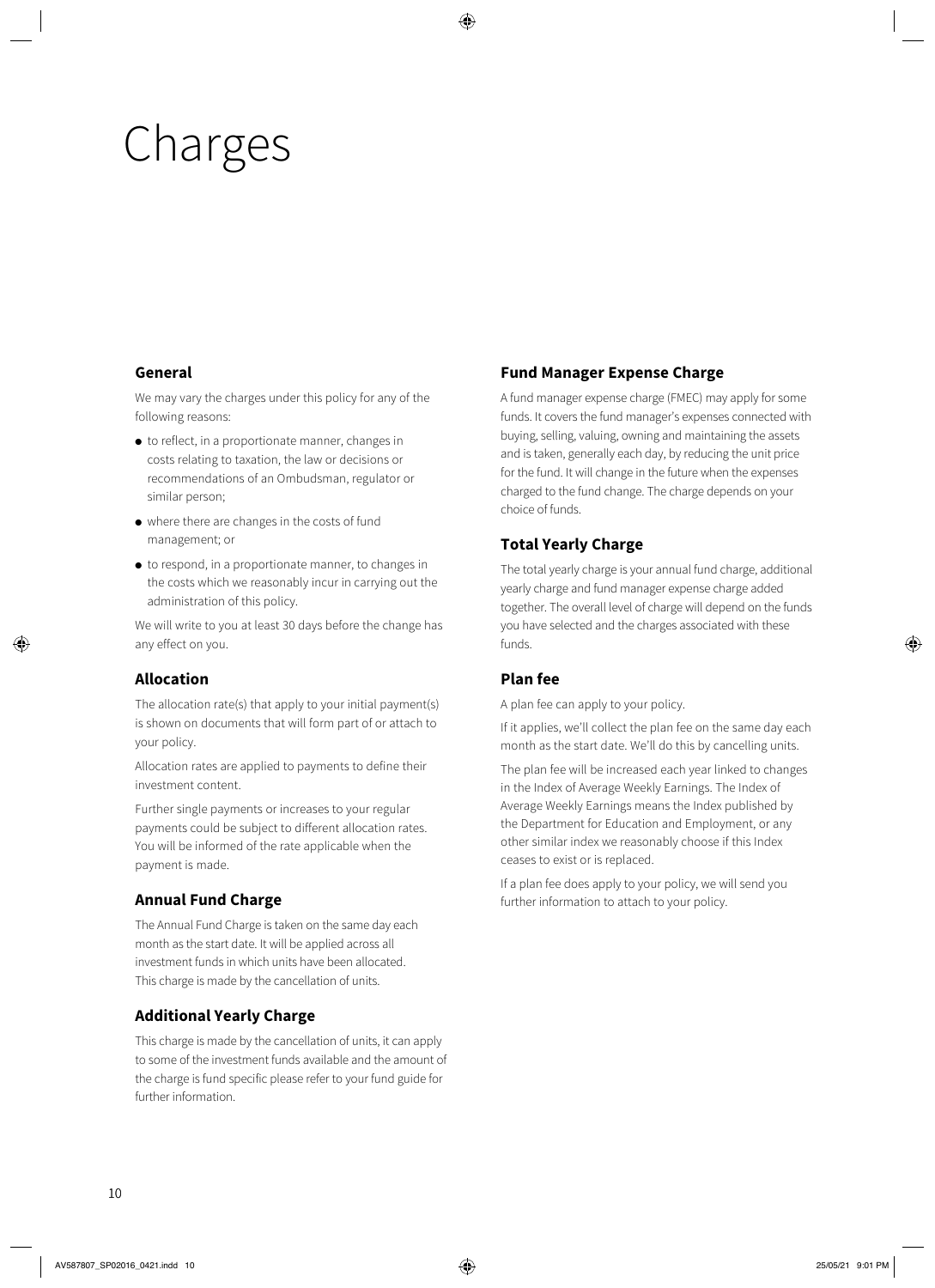# **Adviser Charges**

Adviser charges will apply to your policy if you've agreed to pay for the cost of advice with your financial adviser by deductions from your policy.

We'll pay the financial adviser the adviser charge on your behalf and deduct them on the same day each month as the start date. We'll do this by cancelling units.

The amount and type of the adviser charge are shown on the documents which are part of this policy, including any replacements or additions to these.

## **Other charges**

If we repay some of the payments in accordance with the rules of this policy we may make a reasonable charge to cover our additional costs.

If we agree to provide you with a service which is not within the range of services normally involved in running this policy we may make a charge. We will tell you how much this will be and how you can pay it.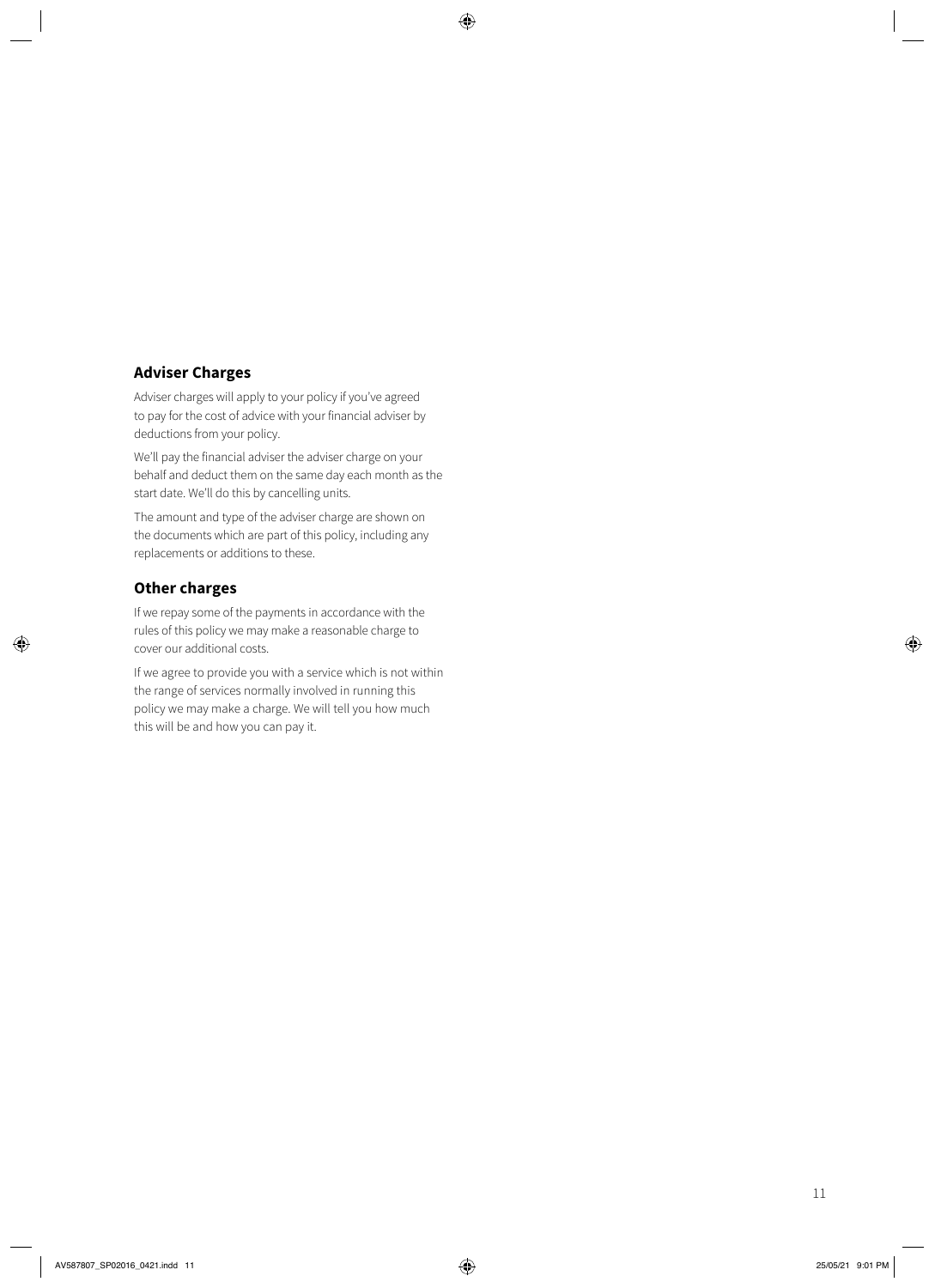# Cancelling units

## **Cash value**

The amount raised when units are cancelled is the cash value. The cash value may be adjusted to ensure the amount we charge in the final month reflects the number of days you were invested during that month.

The cash value raised when units in the With-Profit Fund are cancelled may make an allowance for final bonuses and/or any market value reduction where applicable. Further details of the way the With-Profit Fund and the market value reduction operate are given in this policy and in further documents issued by Aviva. Copies can be obtained on request.

# **Cancellation of units**

Cancellation of units takes place using the unit price that we:

- next make available depending on the time the request (together with all our reasonable requirements) is received by us, but we reserve the right to use a later unit price if the use of the next available unit price would allow you to use already known market data to your benefit; or
- next make available on the day you specify if this day is later than the day above; or
- next make available on the day on which a cancellation is necessary under the terms of this policy or the rules.

We can delay the cancellation of units in any investment fund for up to one month. Where a fund invests directly or indirectly in land or buildings we may delay it for up to six months.

Cancellation of units in a fund may be delayed, where we consider that it is reasonable to do so having regard to all the relevant circumstances. We are only likely to consider it reasonable to do so where it is in the interests of the relevant investment or property funds, policyholders in

general or individual policyholders, or we are unable to readily realise investments in the investment or property fund. Examples of this may include where:

- (i) there is a stock market crash;
- (ii) there is a failure in infrastructure, such as the effect of a computer virus in the stock trading system;
- (iii) there is physical damage arising from events such as a terrorist attack, an explosion or flood;
- (iv) we reasonably consider there is no suitable market upon which to sell the asset(s) of a fund;
- (v) there is any interruption of a stock exchange which materially affects the pricing of the units;
- (vi) the sale of the asset(s) of a fund would lead to unfairness of treatment between policyholders.

Where the unit price depends on the value of a fund that is outside our control, we can delay cancellation until we receive the value.

In certain circumstances, we may further delay for such period as may reasonably be required, the cancellation, valuation, switching, surrender or any other dealings with the units in or valuation of any fund to either:

- (i) match any period of delay or suspension imposed by manager(s) of any entity in which you have funds invested, or
- (ii) where due to exceptional circumstances we reasonably consider that it is in the interests of planholders whose plans are invested in the fund to do so.

If we do delay, then the cancellation will take place at the next valuation point after the period of delay has ended.

We will not delay the cancellation of units if a payment is due under the rules other than a transfer payment before retirement.

Cancellation of units to pay for charges will be proportionate between all investment funds in which units have been allocated. We will cancel the units bought most recently in a fund first.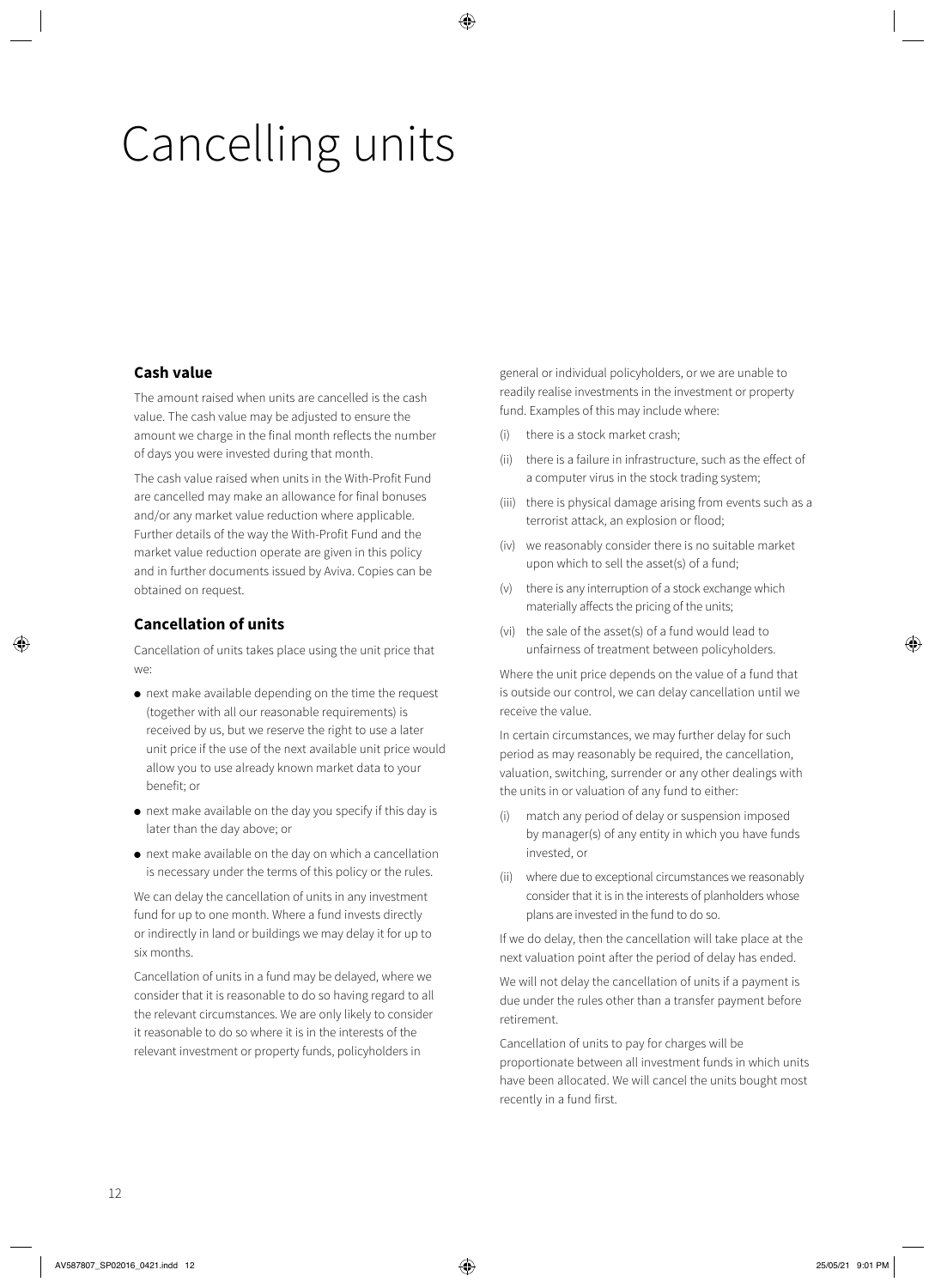# Retirement benefits, death benefits and transfer payments

# **Date retirement benefits become payable**

The date when retirement benefits are due to be paid is your retirement date. Your retirement date is shown on your Member Certificate.

You can change your retirement date. However, if you are invested in the With-Profit Fund, by changing your retirement date you may lose any guarantees that a market value reduction will not be applied to some or all of your fund when you cancel units from the With-Profit Fund.

You may be able to choose to take retirement benefits from separate arrangements at different times.

In order to ensure that we pay the correct amount of benefit to the correct person we will ask for certain information or documentation to be provided to us. This information or documentation may include a birth certificate, marriage certificate, bank account details and evidence that the person claiming any benefit under the policy is entitled to do so. We will let you know what evidence needs to be provided at the time it is required and will tell you where this information should be sent.

### **Arrangements**

Your policy may be split into a number of separate arrangements.

Under current legislation, the benefits from each arrangement may be taken at different dates. This allows you extra flexibility when taking benefits from the policy.

Each arrangement is an individual part of your membership of the Scheme. It is separate from all your other arrangements in the Scheme.

The initial number of arrangements in this policy is shown on your plan schedule.

The number of arrangements will change if you take part of the benefits from your policy. We will tell you if this happens.

# **The retirement benefits available**

If you are alive on your retirement date and all our reasonable requirements have been met, then the cash value obtained by cancelling units allocated to each selected arrangement, less any part of the adviser payment which has not yet been recovered, will become payable.

This will be calculated at the unit price next available at your retirement date.

If all our reasonable requirements have not been met by your retirement date then the cash value will be calculated and payable at the unit price that we next make available:

- after all our reasonable requirements have been met; or
- on the last day on which you can take benefits in line with the Scheme rules, if earlier.

The cash value raised when units in the With-Profit Fund are cancelled may make an allowance for final bonuses and/or any market value reduction where applicable.

The cash value will be used to provide retirement benefits in accordance with the rules.

At retirement, the rules that then apply may allow part of the fund within each arrangement to be taken as a lump sum.

The restrictions on how and when benefits can be paid are in the rules. If you choose to take benefits as an Uncrystallised Funds Pension Lump Sum or Income Drawdown then the terms and conditions on page 15 will apply.

# **The amount of death benefits payable**

We will pay benefits if any arrangement still exists when you die before your chosen retirement age. The amount will be the cash value obtained by cancelling units allocated to all remaining arrangements calculated at the unit price that we next make available after we are told of your death. We will not make any payments until all our reasonable requirements have been met.

The rules may allow for the total cash value to be paid as a lump sum.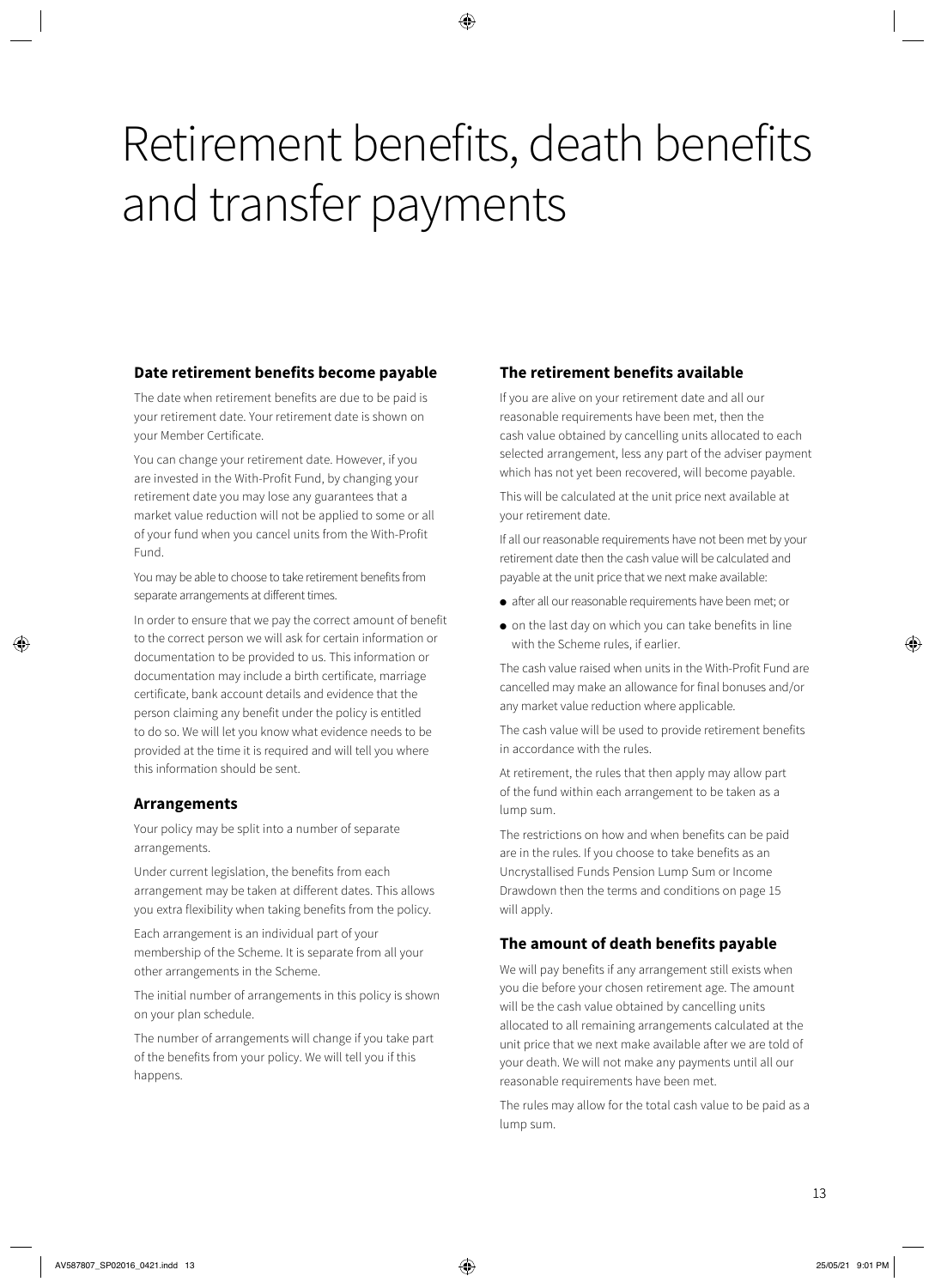Instead of the lump sum payment, you may choose to use the cash value to buy a pension for your spouse, Civil Partner and/or dependants under the rules.

### **To whom we will pay lump sum death benefits**

If any lump sum(s) are payable and at that time we are satisfied this policy is written under a trust where no beneficial interest in a death benefit could be payable at your direction to:

- your estate; or
- your personal representatives; and
- your estate or personal representatives were not the sole object of the trust at its inception

we will pay the money to the trustee(s) of that trust.

However, if we are not satisfied there is such a trust we will pay the lump sum(s) at our discretion to, or for the benefit of, any one or more of:

- any person or persons, including trustees, whose names you have given us in writing;
- your widow, widower or surviving Civil Partner;
- your children including adopted children;
- your estate.

Instead of a lump sum, the chosen beneficiary may take the value awarded to them as a drawdown pension or an annuity.

#### **Transferring your funds**

Where permitted in accordance with the terms of the rules you can transfer your rights to another scheme. We will cancel all the units from the agreed arrangements and transfer the cash value, less any part of the adviser payment which has not yet been recovered, to the other scheme. The cash value raised when units in the With-Profit Fund are cancelled may make an allowance for final bonuses and/or any market value reduction where applicable.

We may delay the cancellation of units.

We will not make any payment until all our reasonable requirements are met.

Please look at the 'Cancellation of units' section for details of when units will be cancelled.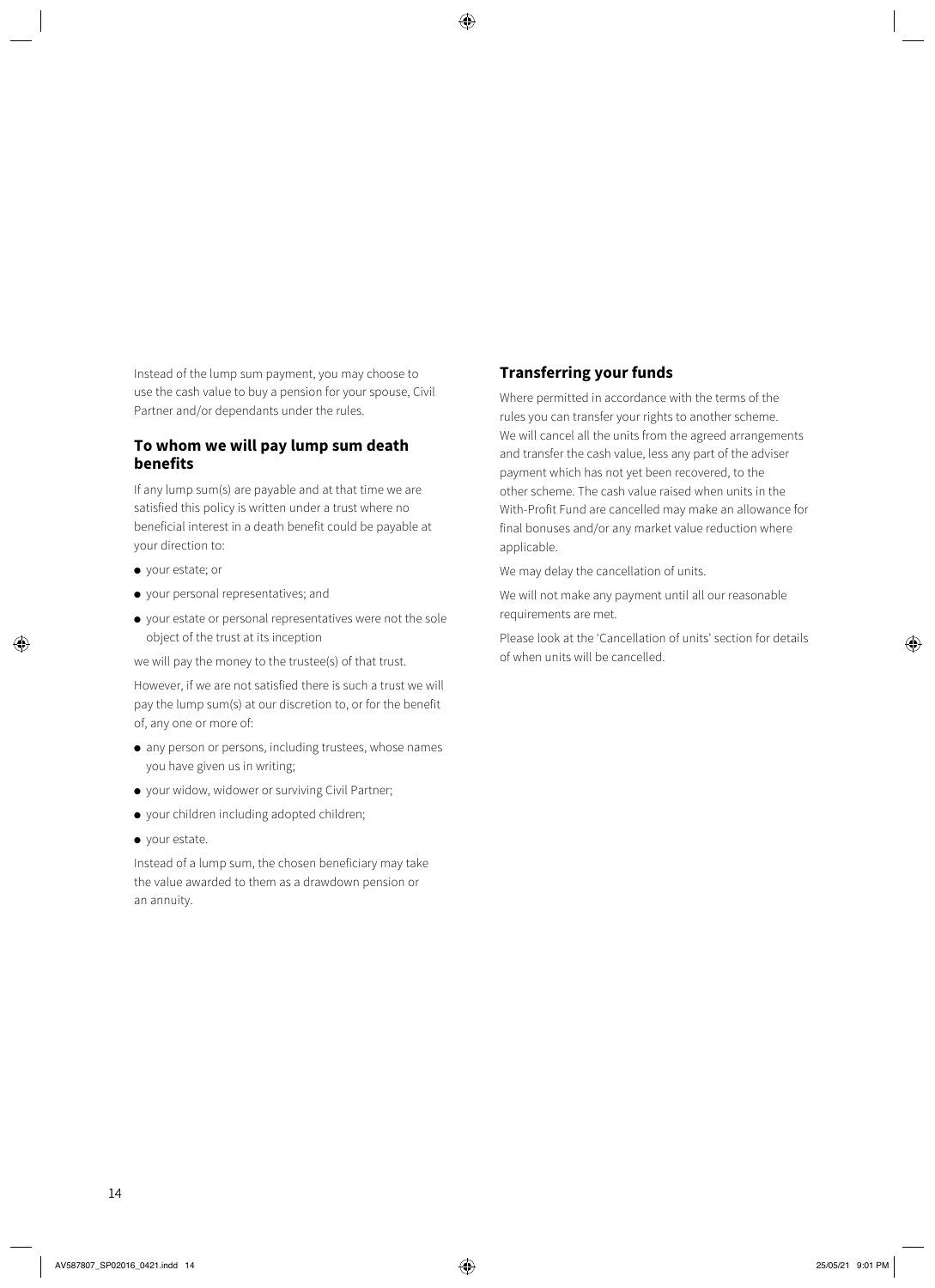# Uncrystallised Funds Pension Lump Sum and Income Drawdown

If you choose to take benefits as an Uncrystallised Funds Pension Lump Sum or Income Drawdown then the terms and conditions below will apply.

### **Defined terms**

**"Accumulation Funds"** means your uncrystallised funds. This is the part of your policy you have not designated as available for Income Drawdown.

**"Act"** means the Finance Act 2004

**"Crystallised"** means part or all of your plan has been used to provide benefits and has been tested against the Lifetime Allowance.

**"Designate/Designated/Designation"** means the method by which you make some or all of your policy available for Income Drawdown.

**"Investment Pathway Funds"** are investment funds aligned to an Income Drawdown objective (investment pathway option).

**"Income Drawdown"** means the method by which you can draw income directly from your policy after you've Designated some or all of your policy as available for Income Drawdown.

**"Income Drawdown Funds"** means the part of your policy which contains any money you have Crystallised by Designating as available for Income Drawdown.

**"Lifetime Allowance"** means the government limit on the amount of pension savings you can use to provide pension benefits before additional tax charges may apply.

**"Tax-Free Lump Sum"** means for the purposes of this amendment document, your Pension Commencement Lump Sum which is the tax-free lump sum paid to you from your policy when you Designate your funds as being available for payment through Income Drawdown.

**"Tax Year"** means a period of 12 months running from 6th April to 5th April in the following year.

**"Terms and Conditions"** means the terms and conditions provided to you when you started your policy and any subsequent amendments, including this amendment document.

**"Uncrystallised Funds Pension Lump Sum"** means a type of lump sum payment that may be made from your Accumulation Funds before you have reached age 55 and which is described in paragraph 4A of Schedule 29 of the Act.

### **Taking an Uncrystallised Funds Pension Lump Sum from your Policy**

You can choose to take benefits in the form of an Uncrystallised Funds Pension Lump Sum at any time from age 55, or such other minimum pension age as may be specified by legislation from time to time, (or earlier if (1) we consider that you are suffering ill-health and are entitled to receive your benefits before age 55 or (2) you have a protected pension age and are entitled to receive your benefits before age 55). All payments from an Uncrystallised Funds Pension Lump Sum will be made in sterling.

Uncrystallised Funds Pension Lump Sums will be paid subject to the following conditions:

- the maximum amount that you can take as an Uncrystallised Funds Pension Lump Sum is the entire value of your Accumulation Funds;
- your Uncrystallised Funds Pension Lump Sum will be funded by deducting a proportionate amount from any former protected and/or non-protected rights. If you have invested in more than one fund a proportionate amount will be deducted from each of your funds. Units will be cancelled once we have received your instructions and any other documentation that we may reasonably require to proceed and using the unit price available on the date all requirements have been received. For example it may be necessary for evidence of identity to be sent to us where you have changed your name. We will tell you what documentation we need when you contact us about your request to take benefits. Normally we will require your instructions to be in writing but reserve the right to accept verbal instructions subject to our agreement:
- there is no cancellation period associated with the payment of Uncrystallised Funds Pension Lump Sums;
- the payment of Uncrystallised Funds Pension Lump Sums can't be reversed;
- any integrated life cover that you're currently entitled to under your policy will end and will no longer apply;
- you have sufficient Lifetime Allowance to cover the amount of the Uncrystallised Funds Pension Lump Sum.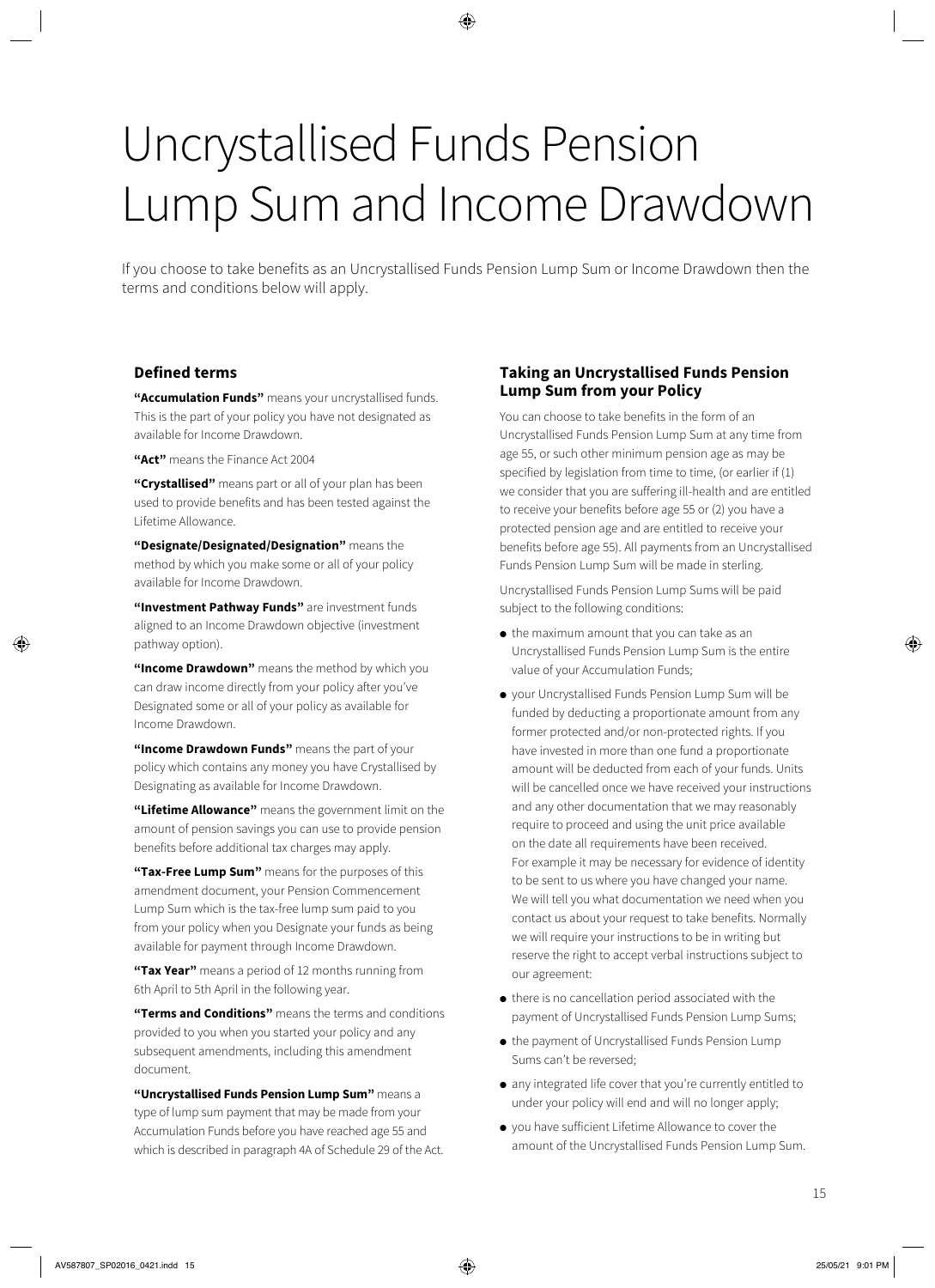We reserve the right to vary the conditions that apply in relation to the payment of Uncrystallised Funds Pension Lump Sums in accordance with the amendment provisions of the Terms and Conditions

## **Charges related to the payment of Uncrystallised Funds Pension Lump Sums**

There are currently no specific charges that apply to the payment of Uncrystallised Funds Pension Lump Sums. However, any potential charges or costs that could impact your pension fund under the Terms and Conditions will continue to apply. For example:

- the payment of an Uncrystallised Funds Pension Lump Sums could incur early exit charges in respect of the units that are cancelled;
- the reduction in your pension fund could mean you no longer qualify to receive large fund rebates and/or loyalty units;

(the above list is not exhaustive and other charges or costs could also be incurred depending on your circumstances and the funds that you have invested in).

We will provide you with details of any charges or costs that will apply when you take an Uncrystallised Funds Pension Lump Sum.

We reserve the right to vary the charges that apply in relation to the payment of Uncrystallised Funds Pension Lump Sums to respond, in a proportionate manner to changes in the costs which we reasonably incur in carrying out administration of Uncrystallised Funds Pension Lump Sums.

We will write to you at least 3 months before the change has any effect on you.

## **Your investments and Uncrystallised Funds Pension Lump Sum**

Taking an Uncrystallised Funds Pension Lump Sum will impact your pension fund and the investments that are held under it.

If automatic switching applies to your policy this will continue to apply to funds remaining in your policy if you take an Uncrystallised Funds Pension Lump Sum. Automatic switching is where units in one fund are cancelled and new units are purchased in a different fund usually to prepare your pension pot for how you intend to take your retirement benefits. Different terms are used to describe this in different product terms and conditions. Examples of the terms used are Lifestyling, Phased Switching and Lifestaging strategies. If you change your selected retirement age at the same time as taking an Uncrystallised Funds Pension Lump Sum this may result in your automatic switching option ceasing or an automatic switch of your investments on the day of the change if a Lifestaging option applies in line with your Terms and **Conditions** 

You are responsible for reviewing any changes that are made to your pension fund (including changes to the investment composition and any lifestyling/switching arrangements) as a consequence of you taking an Uncrystallised Funds Pension Lump Sum. It is your responsibility to ensure that your pension investments remain suitable for your needs.

A market value reduction could be applied and/or final bonus may be added if you cancel units in a with-profits fund in order to take an Uncrystallised Funds Pension Lump Sum. Information about market value reduction is set out in your Terms and Conditions.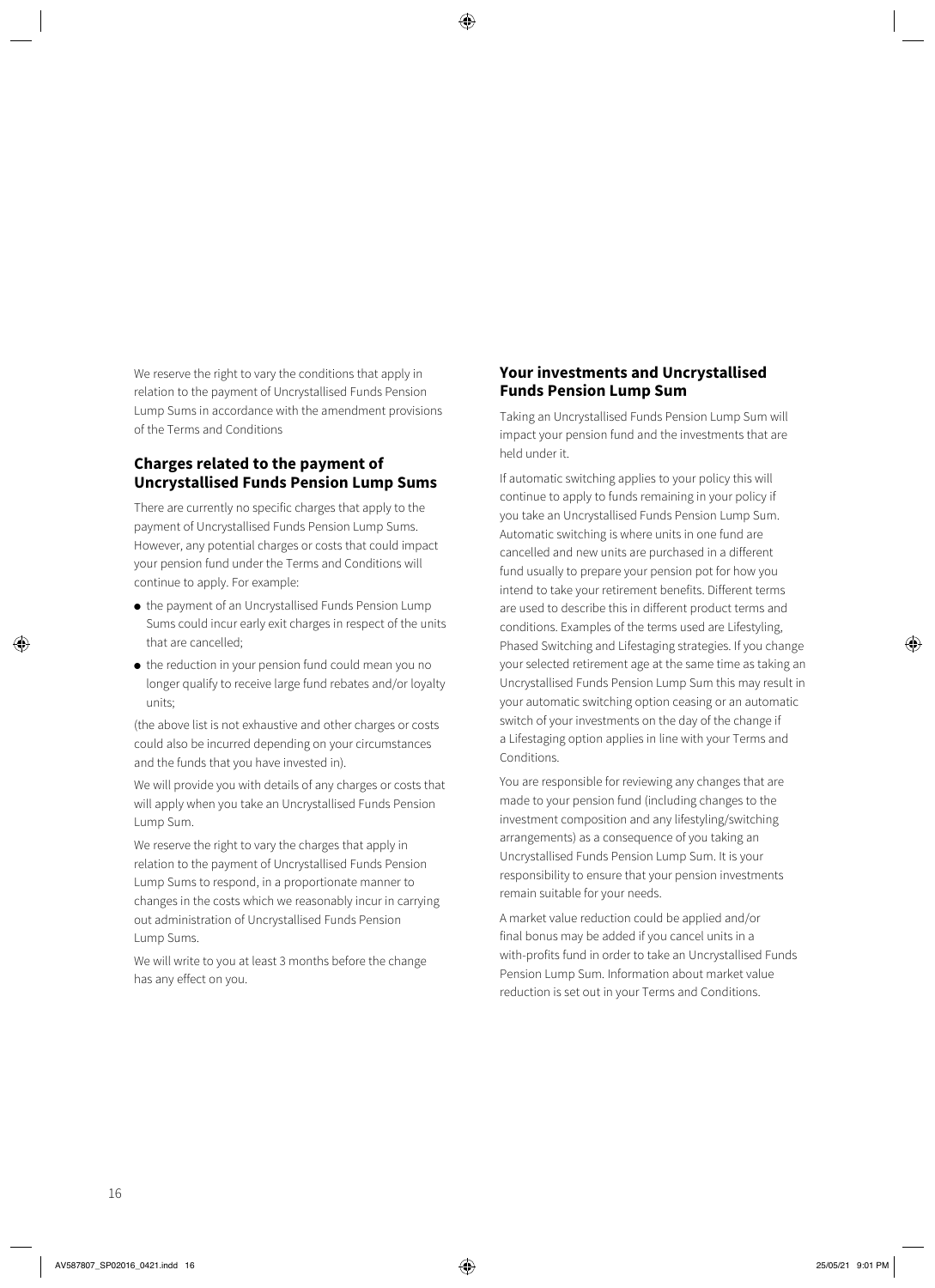## **Taking a Tax-Free Lump Sum payment and starting Income Drawdown from your policy.**

You can choose to take benefits in the form of Income Drawdown at any time from age 55, or such other minimum pension age as specified in legislation from time to time, (or earlier if (1) we consider that you are suffering ill-health and are entitled to receive your benefits before age 55 or (2) you have a protected pension age and are entitled to receive your benefits before age 55). All income payments from your Income Drawdown funds will be made in sterling.

To take benefits under Income Drawdown you will first need to Designate some or all of your policy funds as available for Income Drawdown. When you do this a Tax-Free Lump Sum payment may be paid to you which cannot exceed limits set by HMRC.

Upon Designation to Income Drawdown you'll have the option of where to invest your money, choosing between funds where permitted under your Terms and Conditions subject to the following exclusion. You will not be able to invest any Income Drawdown Funds into a with-profits fund.

If the investments you wish to Designate for Income Drawdown are invested in a with-profits fund you'll have to choose alternative funds at the time of Designation. On switching out of a with-profits fund a market value reduction could be applied and/or final bonus may be added. Uncrystallised Funds will not be affected and may continue to be invested in a with-profits fund where available. Information about final bonus, market value reduction will be provided in your Terms and Conditions if your policy allows investment in a with-profits fund.

The Tax-Free Lump Sum will be paid from Accumulation Funds and Income Drawdown payments will be made from Income Drawdown Funds. A Tax-Free Lump Sum will be funded by deducting a proportionate amount from any former protected and/or non-protected rights.

If you have invested in more than one fund a proportionate amount will be deducted from each of your funds. If you have invested in more than one fund Income Drawdown payments will be funded by deducting a proportionate amount from each fund, with units being cancelled on a

last in first out basis. Units will be cancelled once we have received your instructions and any other documentation that we may reasonably require to proceed. For single income payments and Tax-Free Lump Sum payments the unit price available on the date all requirements have been received will be used. For example it may be necessary for evidence of identity to be sent to us where you have changed your name. We will tell you what documentation we need when you contact us about your request to take benefits. Normally we will require your instructions to be in writing but reserve the right to accept verbal instructions subject to our agreement.

Your policy may be split into a number of parts, called arrangements. You may have a number of uncrystallised arrangements. When you crystallise funds, these will be held in one arrangement. Any further funds that are crystallised will be held in this arrangement.

You may only Designate funds for Income Drawdown before your 75th birthday. You cannot hold any Accumulation Funds on or after your 75th birthday and cannot make any further payments in (either single, regular or transfer payments).

If you do not contact us before your 75th birthday and have some Accumulation Funds remaining, we will Designate the remaining funds to Income Drawdown the working day before your 75th birthday on your behalf.

The Designated amount will be invested in the Income Drawdown funds you have remaining at the time of Designation and, if applicable, will be invested as near as possible in the same proportion as your remaining Income Drawdown funds.

When you Designate to Drawdown any integrated life cover that you're currently entitled to under your policy will end and will no longer apply. If you wish to transfer your rights under the plan to another pension scheme after Designating to Drawdown we will cancel all the units from Income Drawdown funds and Accumulation Funds and transfer the cash value less any deductions made in accordance with the Terms and Conditions.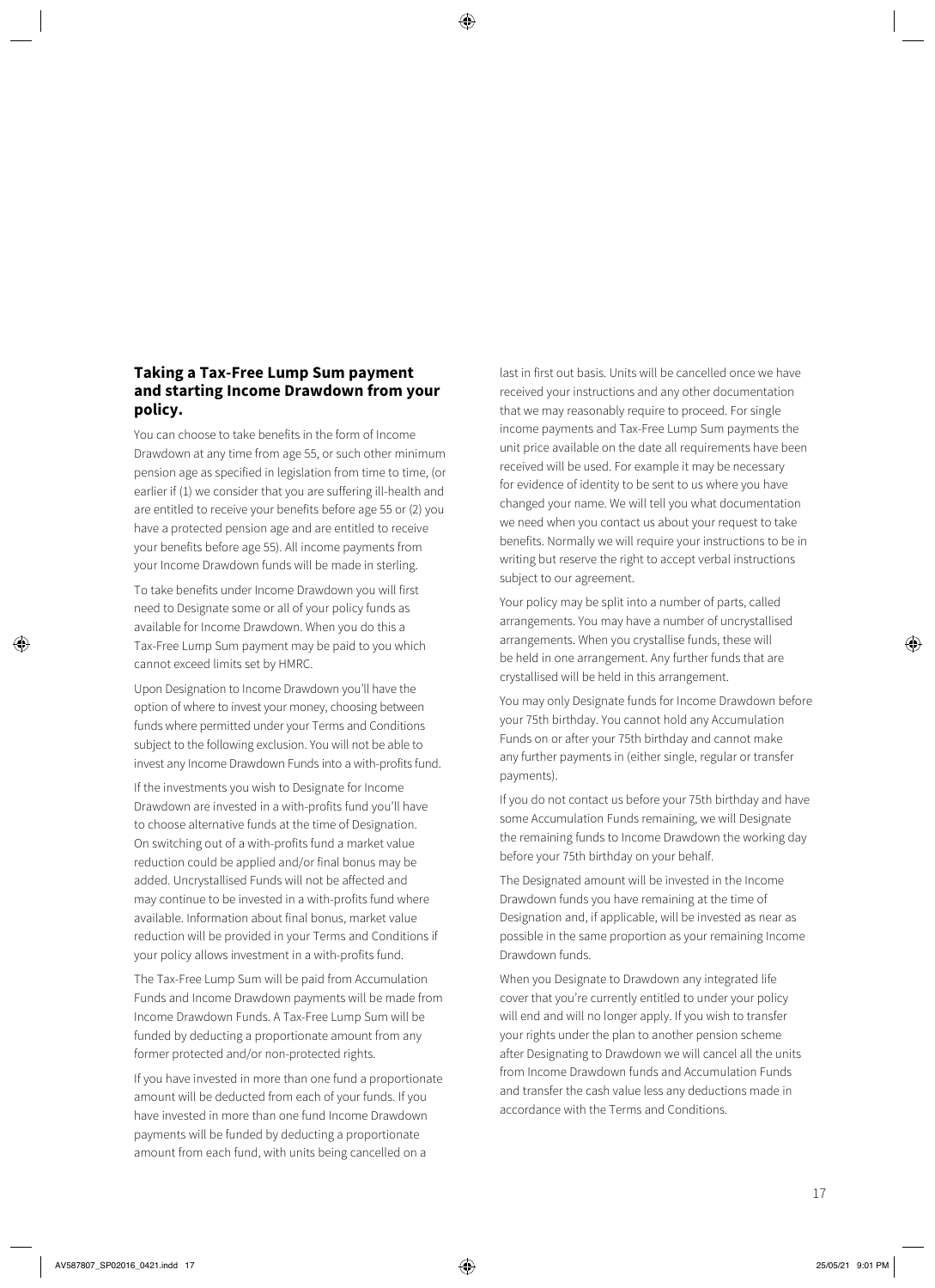# **Taking Income Drawdown withdrawals from your policy**

You may take withdrawals subject to the following conditions:

- withdrawals may be taken as single income payments. We do not currently apply a minimum payment amount but it may be necessary to do this in the future to respond, in a proportionate manner, to changes in the costs which we reasonably incur in carrying out administration of income withdrawals. We will write to you at least 3 months before the change has any effect on you;
- when you first Designate funds to Income Drawdown you will be provided with a cancellation period of 30 days from the date you receive confirmation from us that Income Drawdown has been set up. This is to allow you to consider if you want to proceed. If you exercise your right to cancel, any Income Drawdown withdrawals you have received should be returned to us.
- If you do not return withdrawals to us the cancellation will not be effective. You can only cancel your income withdrawal option and not your decision to take a Tax-Free Lump Sum from your plan. If you decide to cancel you will have to tell us what you want to do with your money moved to Income Drawdown. If you don't tell us within 30 days of asking to cancel, then the Income Drawdown terms will continue as set out in these terms and conditions;
- except for a cancellation within the cancellation period the payment of withdrawals under Income Drawdown cannot be reversed;
- We reserve the right to vary the conditions that apply in relation to the payment of Income Drawdown in accordance with the amendment provisions of the Terms and Conditions.

## **Charges relating to Income Drawdown**

There are currently no specific charges that apply in relation to the payment of withdrawals under Income Drawdown. However, any potential charges or costs that could impact your pension fund under the Terms and Conditions will continue to apply. For example:

- the payment of a withdrawal could incur early exit charges in respect of the units that are cancelled;
- the reduction in your pension fund could mean that you no longer qualify to receive large fund rebates and/or loyalty units;

(the above list is not exhaustive and other charges or costs could also be incurred depending on your circumstances and the funds that you have invested in). We will provide you with details of any charges or costs that will apply when you take withdrawals under Income Drawdown. We reserve the right to vary the charges that apply in relation to the payment of withdrawals under Income Drawdown to respond, in a proportionate manner to changes in the costs which we reasonably incur in carrying out administration of income withdrawals.

We will write to you at least 3 months before the change has any effect on you.

## **Designating funds to take Income Drawdown – Your investments**

Designating funds to Income Drawdown can have an impact on your pension fund and the investments that are held under it, including automatic switching. Automatic switching is where units in one fund are cancelled and new units are purchased in a different fund, in preparation for how you intend to use your pension fund at your chosen retirement age. Different terms are used to describe this in different product terms and conditions. Examples of the terms used are Lifestyling, Phased Switching and Lifestaging strategies. If automatic switching is being applied on your policy, it will:

● continue for your whole policy if you retain the same funds for your Income Drawdown pot;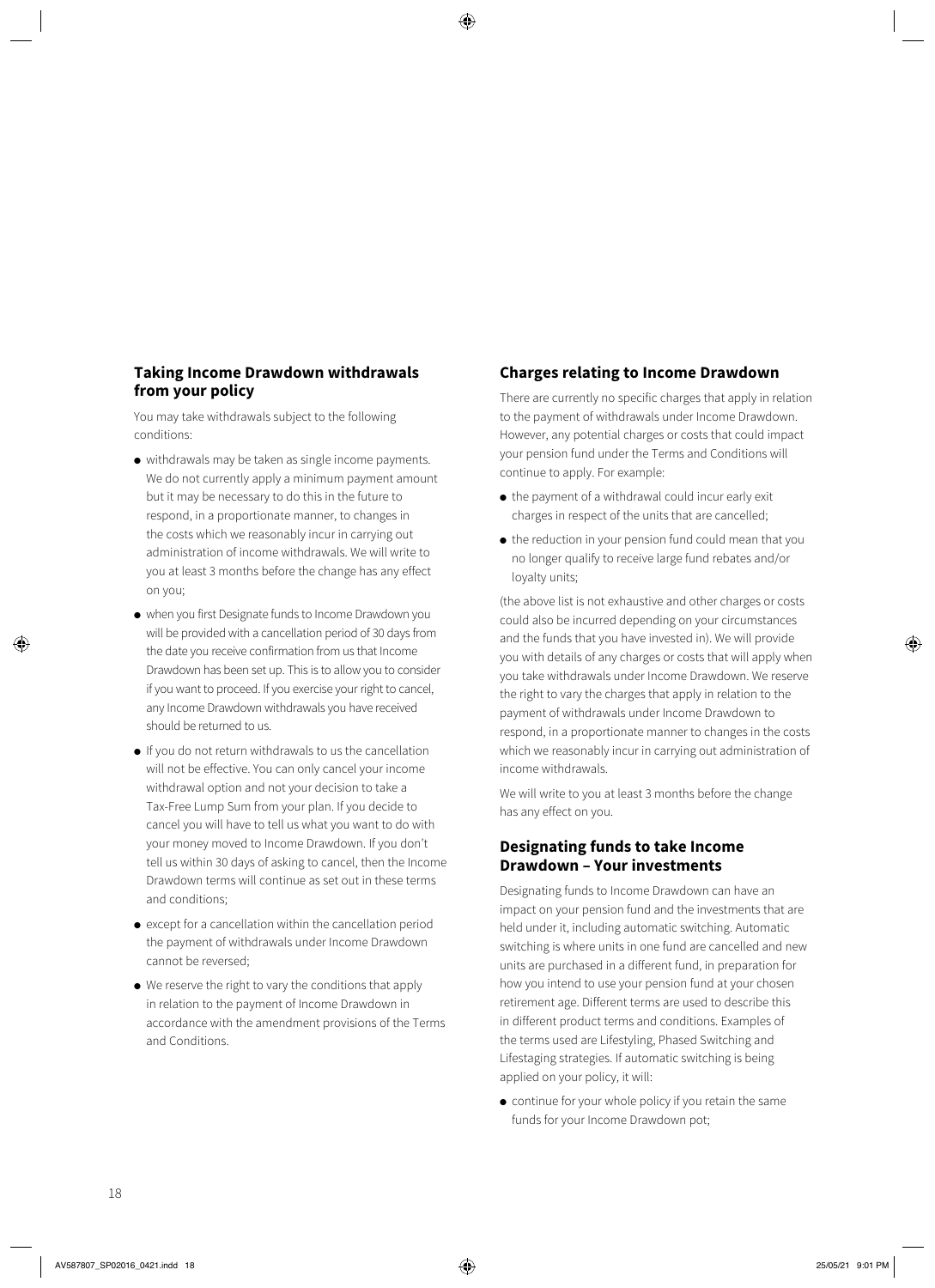● cease if you invest your Income Drawdown Funds in a different fund or different funds from your Accumulation funds. Once stopped, automatic switching cannot be reinstated. Automatic switching will continue to apply to your Accumulation Funds.

If you change your selected retirement age at the same time as designating to Income Drawdown this may result in your automatic switching option ceasing or an automatic switch of your investments on the day of the change if a Lifestaging option applies in line with your Terms and Conditions.

All automatic switching will cease when you reach your 75th birthday. This means that your pension fund will stay invested in the final funds for your automatic switching profile, but all automatic switching will cease.

You are responsible for reviewing any changes that are made to your pension fund (including changes to the investment composition and any lifestyling/switching arrangements) as a consequence of you Designating funds to take Income Drawdown. It is your responsibility to ensure that your pension investments remain suitable for your needs.

# **Adviser charges and Fund Based Commission**

Adviser charges are payments that are made to your financial adviser from your policy on your instruction to pay for advice and services that have been provided to you by your adviser.

If you have instructed Aviva to deduct and pay adviser charges from your Accumulation funds, these will continue to be made from your Accumulation Funds where there are sufficient funds to cover such payments.

If the option is available for your plan, you can set up a new instruction to Aviva to deduct and pay adviser charges from your Income Drawdown Funds. We'll do this by cancelling units from your Income Drawdown Funds.

No Fund Based Commission will be paid in respect of Income Drawdown Funds.

# **Investment Pathway Funds**

If you invest in an Investment Pathway Fund, all your plan's Income Drawdown Funds must be invested in it. This means you cannot hold any Income Drawdown Funds in other investment funds at the same time as investing in an Investment Pathway Fund.

You may switch all your Income Drawdown Funds into and out of an Investment Pathway Fund at any time subject to your existing switch terms.

You can only invest in one Investment Pathway Fund at a time.

Investment Pathway Funds are only available for the investment of Income Drawdown Funds. They are not available for the investment of Accumulation Funds.

### **Changes to an Investment Pathway Fund**

We may change an Investment Pathway Fund in which you are invested for any of the reasons set out below. The changes include (but are not limited to) the:

- name of the Investment Pathway Fund;
- funds used within the Investment Pathway Fund;
- mix of funds within the Investment Pathway Fund;
- risk profile and investment strategy of the Investment Pathway Fund;
- charges that apply in the Investment Pathway Fund.

This may mean that the charges and risk ratings change, either up or down, reflecting the charges and risk ratings of the new funds and their relative proportions.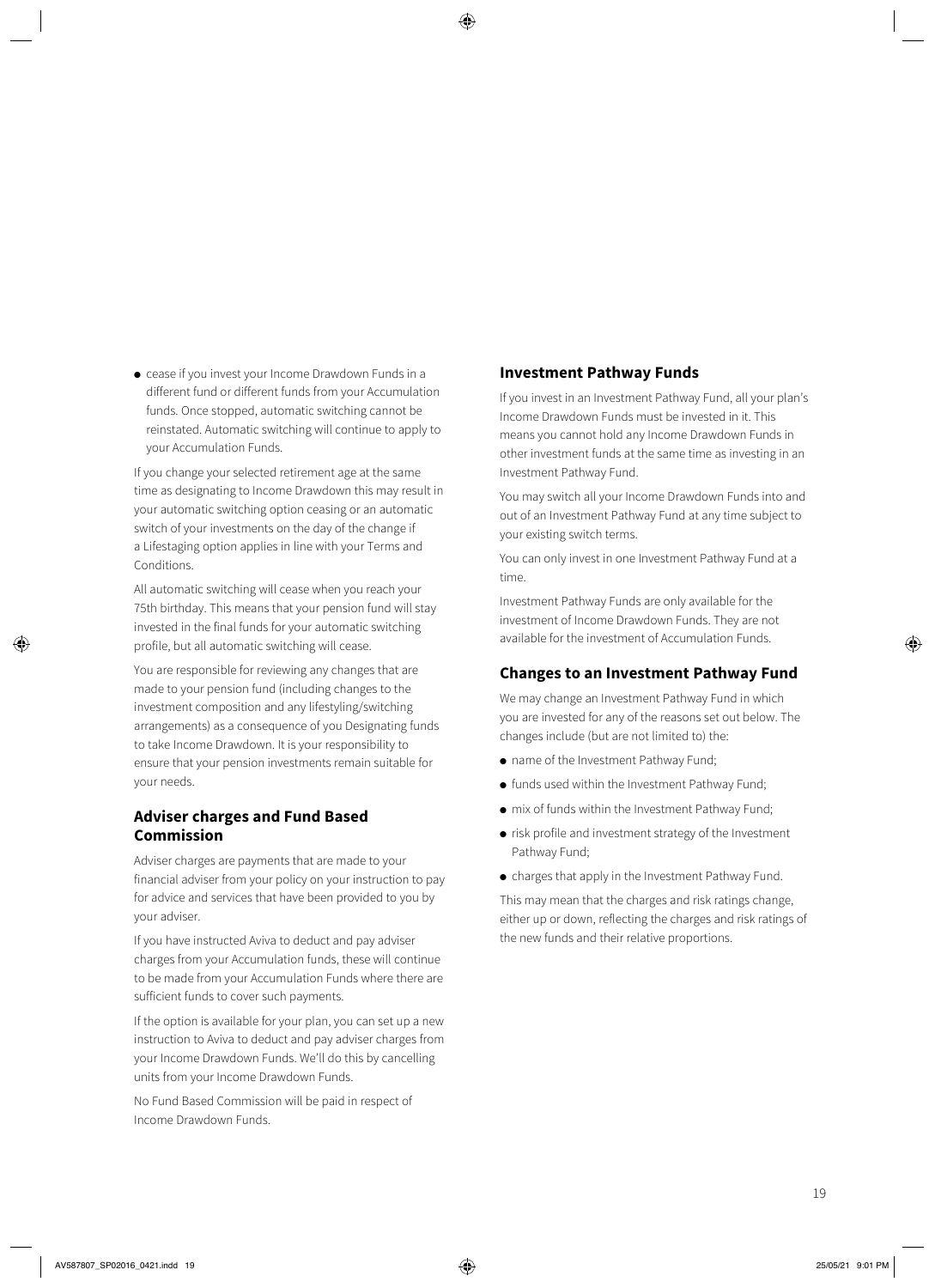We reserve the right to make any or all changes listed in the above bullet points to Investment Pathway Funds that are in our opinion reasonably required, in order to reflect changes:

- $\bullet$  in applicable pensions law, tax law or other law, legislation, regulation or industry codes of practice which affect your Investment Pathway Fund;
- in how the London Stock Exchange or other relevant investment or regulated markets may work which may impact on the operation of your Investment Pathway Fund;
- n investment/share dealing administration or other infrastructure facilities, systems or means of communication which impact on the provision and operation of your Investment Pathway Fund;
- to services relating to your plan supplied to us by third parties which are outside of our control or which require additional expenditure by us;
- in circumstances or the happening of any event which means that the Investment Pathway Fund operates in a way which is unfair to you or our other planholders;
- resulting from the introduction of new systems, services, and changes in technology;
- in circumstances or the happening of any event which makes it impossible, impracticable or economically unviable for us not to make a change to the Investment Pathway Fund, provided that any such change is not unfair to you or our other planholders;
- required to remedy obvious errors:
- required for appropriate governance reasons to implement legislation or regulatory changes or best practice.

We reserve the right at any time to close, close to new investment, withdraw or significantly change any Investment Pathway Fund or fund within an Investment Pathway Fund provided we believe it is reasonable to do so and it is for one of the following reasons:

● the fund becomes too small or too large to be managed effectively;

- the assets to match the fund's aims or strategy are not available (including but not limited to where the fund is linked to an external fund the closure of that external fund);
- $\bullet$  the costs of managing the fund become prohibitively expensive (including but not limited to the charges imposed by an external fund manager);
- there are significant changes outside of our control (for example in financial markets or the economy) or there are legislative or regulatory changes which mean that the fund is no longer able to operate in accordance with its stated aims;
- $\bullet$  the fund has underperformed over a significant time period;
- where the fund is linked to an external fund we have reasonable doubts as to the governance of that external fund;
- an aspect of the fund changes outside of our control which means it no longer meets legislative or regulatory requirements;
- there is a change of ownership or corporate structure to the fund manager where this has a material adverse effect;
- the fund manager makes a change that does not meet our internal governance requirements;
- the fund has consistently failed to meet its performance objectives, as set out by the fund managers;
- we reasonably believe the fund offers poor value for money to planholders;
- having regard to general industry standards we reasonably believe that the fund is (in all or most material respects) below the standard of other comparable funds available to planholders.

We will tell you if there is a significant change to an Investment Pathway Fund that we consider may affect your decision to invest in that fund. We will try to give at least 30 days' written notice of the change, but the amount of notice we give you will depend on how much notice we have had of the change.